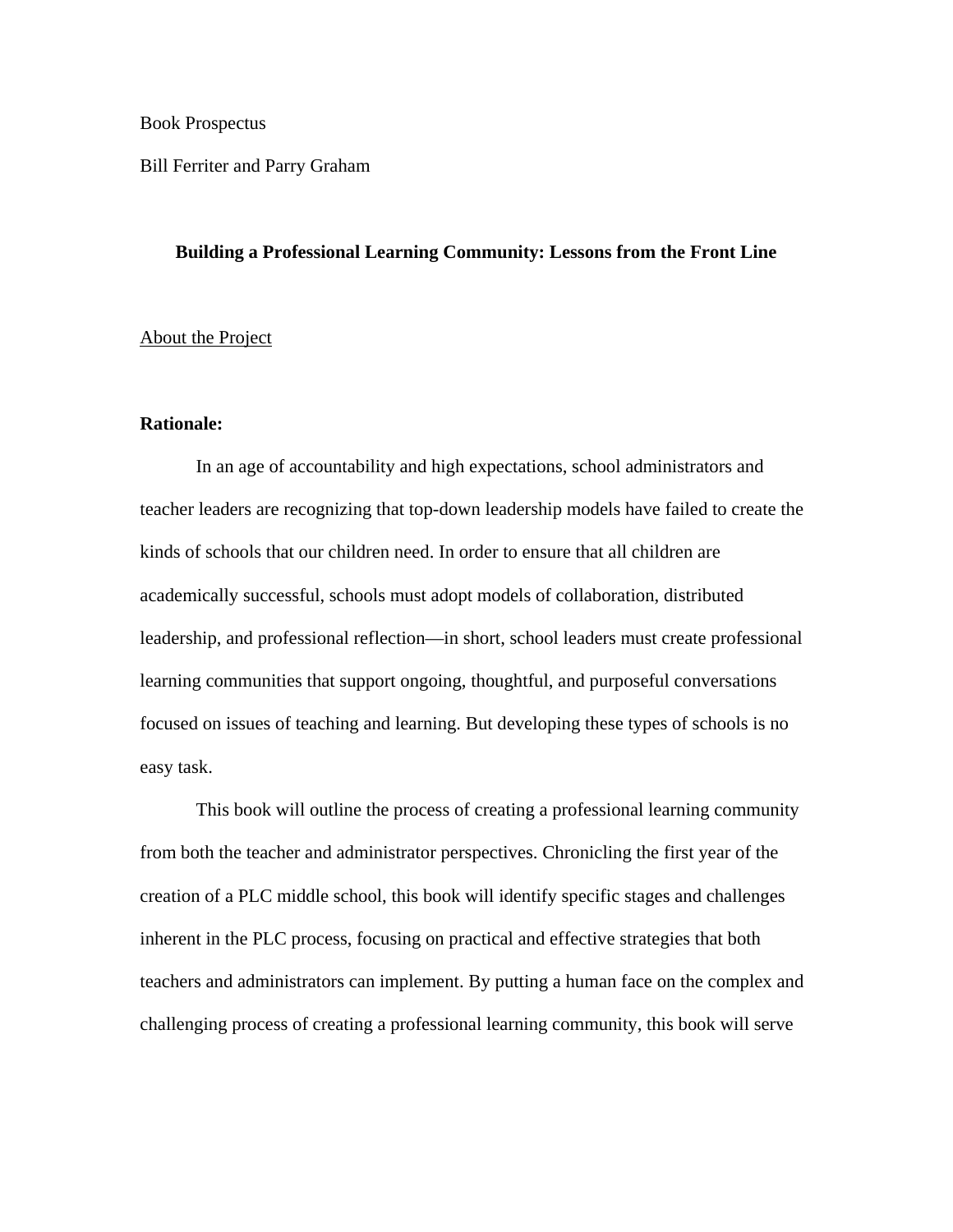as a valuable companion to teachers and administrators interested in real organizational reform.

# **Knowledge Base:**

The authors worked together as a teacher (Bill) and administrator (Parry) at Central Middle School, a first-year middle school in Wake County, North Carolina developed around the professional learning community model. Bill worked as a  $6<sup>th</sup>$  grade Language Arts/Social Studies teacher at Central, and Parry worked as an administrative intern/assistant principal while also completing his doctorate in educational leadership at UNC-Chapel Hill.

Prior to coming to Central, Bill taught for 11 years at both the elementary and middle school levels. Bill has been a Nationally Board Certified teacher since 1996, he is a Senior Fellow in the Teacher Leaders Network, he was a Teacher in Residence at the Center for Teaching Quality in the summer of 2004, and he is an active member of the William and Mary Mentoring Partnership. In 2005, Bill was selected as the Wake County Teacher of the Year. He still teaches 6<sup>th</sup> grade Language Arts and Social Studies at Central Middle. In the past two years, he has written several articles about the impact that professional learning communities have had on his own instructional practice.

Before coming to Central, Parry taught high school German for six years in North Andover, Massachusetts, and then spent four years working for Co-nect, a national professional development organization. While at Co-nect, Parry was responsible for developing, delivering, and managing national professional development programs focused on instructional quality, teacher collaboration, and instructional technology.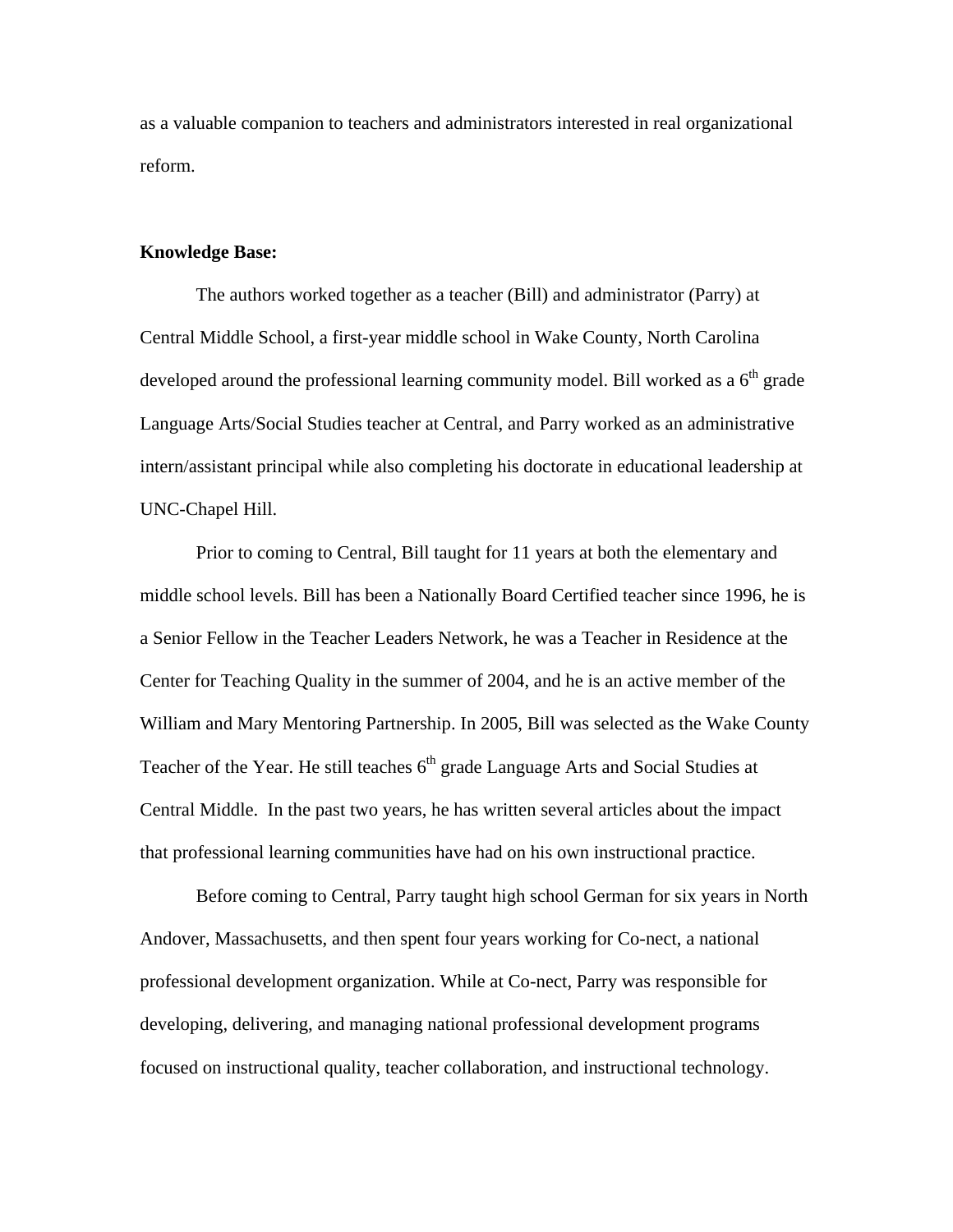Parry is currently an assistant principal at Cedar Fork Elementary School in Wake County, and he is completing his doctoral dissertation at UNC-Chapel Hill, focusing on the relationship between professional learning community activities and teacher improvement.

# **Nature of Content:**

 The book will present a chronological account of the first year of the development of a professional learning community. Broken into four sections (Summer, Fall, Winter, Spring) with two chapters per section, the book will use real-life vignettes, practical recommendations, and summarized research to identify the typical challenges faced in the development of a PLC. At the same time, the book will outline specific strategies that administrators and teachers can employ to address challenges and facilitate success. More than anything else, this book is intended to be practical and relevant, putting a "human" face on the complex process of developing a successful professional learning community.

# **Primary Audience:**

 The primary market for this book is school leaders and teachers either interested in or currently involved in the development of a professional learning community. A secondary audience, however, would be educators interested in encouraging and participating in purposeful conversations around teaching and learning. While the book is intended to chronicle the development of a professional learning community in a specific school, we believe that the process of developing a PLC is analogous to any school-based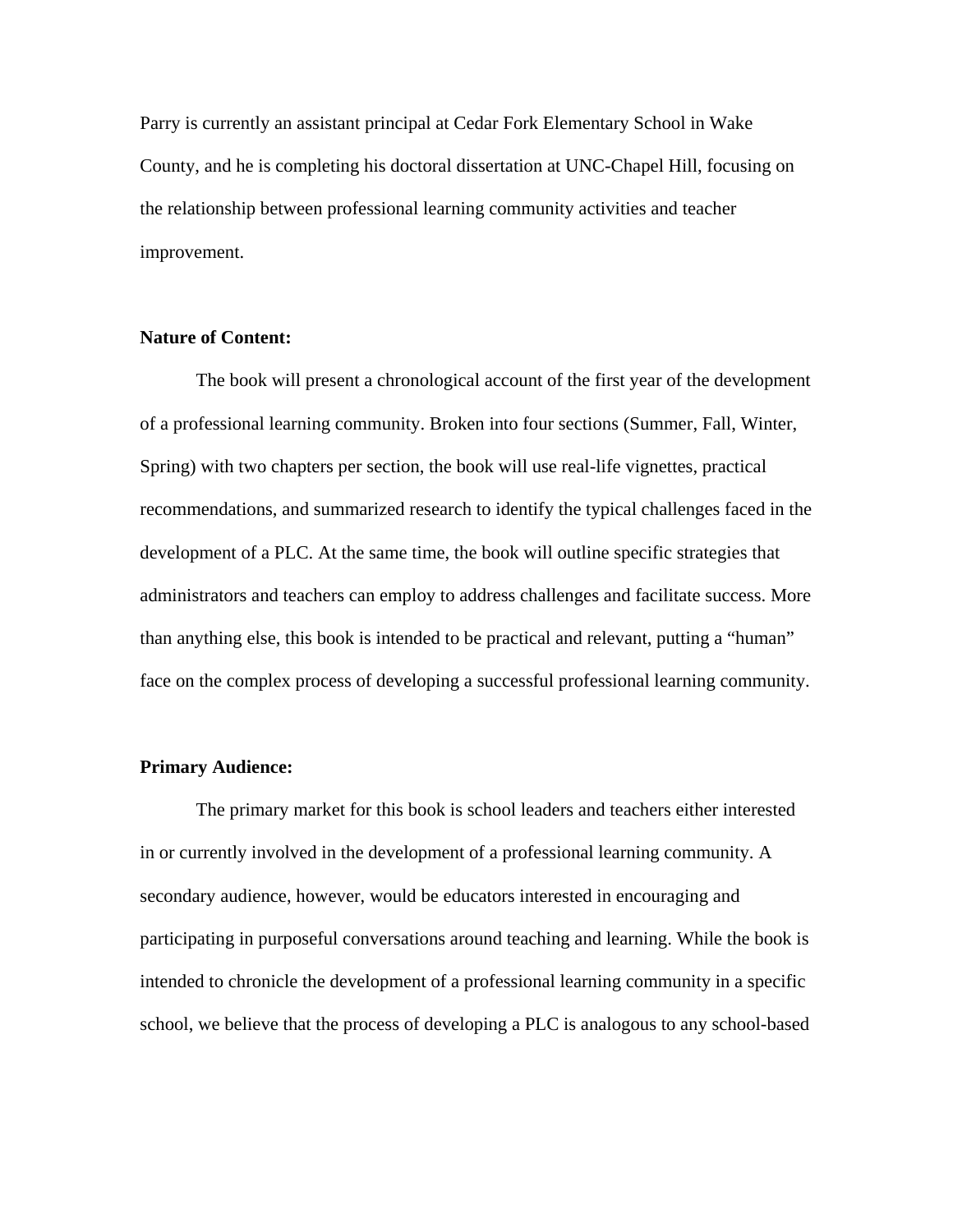reform effort that encourages faculty collaboration and a committed look at instructional practices and student learning.

## **Alternative Title Possibilities:**

Building a Professional Learning Community: Lessons from the Front Line Breaking Down the Walls: The Power of Professional Learning Teams Professional Learning Communities: A Practical Guide for Principals and Teachers Creating a Professional Learning Community: The Story of One School's Journey

#### **Competing or Related Works:**

 A number of important books and articles have been written over the past decade on the subject of professional learning communities, most of which were used as reference materials in the creation of a PLC at Central Middle. Notable among these are Dufour and Eaker's 1998 book *Professional Learning Communities at Work: Best Practices for Enhancing Student Achievement;* DuFour's 2004 article in *Educational Leadership,* "What is a 'Professional Learning Community'?"; Shirley Hord's 2003 book *Learning Together, Leading Together: Changing Schools through Professional Learning Communities*; and DuFour et al.'s more recent 2004 title *Whatever it Takes: How Professional Learning Communities Respond When Kids Don't Learn*.

 While each of these books provide valuable information and served as important resources in the development of Central Middle's professional learning community, one of the things that we found missing in the literature was a more direct, specific, and firsthand account of the day-to-day struggles and successes inherent in the process of creating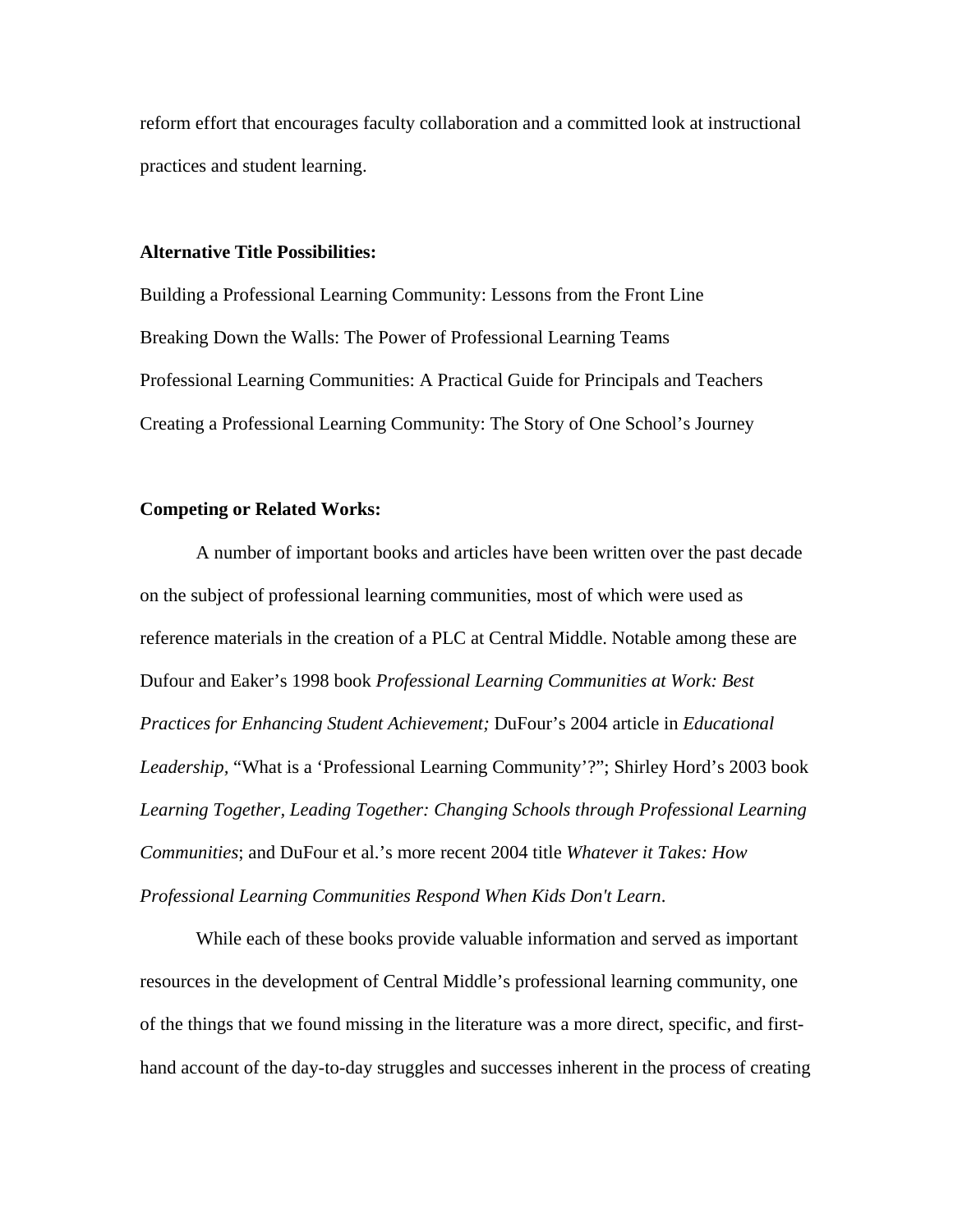a PLC. Having seen this gap in the literature as we went through our own process of building a professional learning community, we resolved to try to fill that gap. We believe that the book we are proposing will serve as an important complement to the existing books available, providing a practical and "front-line" counterpoint to the more theoretical references that already exist.

# **Special Materials:**

 At the end of each chapter, we will provide readers with practical templates, worksheets, and checklists that they can use as they reach various stages in the creation of a professional learning community. Examples of these resources will include sample meeting norm worksheets, lesson planning reflection guides, study group discussion templates, and schoolwide surveys.

# **Length and Schedule:**

 The final book is anticipated to be between 150 and 200 double-spaced pages, not including a bibliography and appendices. We anticipate that it will take us between six and twelve months to complete the book after securing a publishing contract.

Book Contents

**Chapter Descriptions:**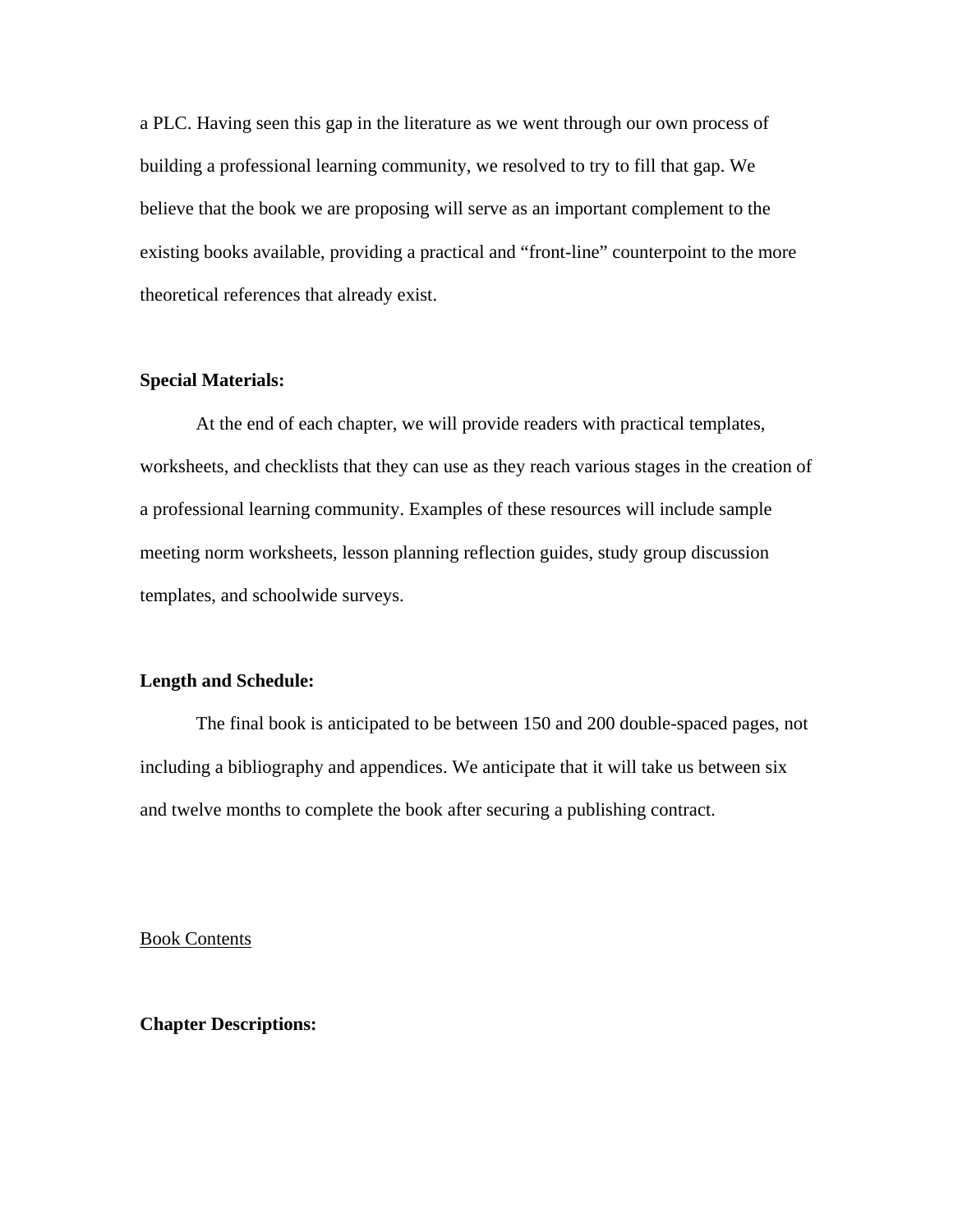The book will have four sections, arranged chronologically by season (Summer, Fall, Winter, Spring) and corresponding to the stages and challenges associated with creating a professional learning community. Each section will have two chapters dealing with a common theme for that season. In addition, the book will have a prologue and epilogue. The four themes are:

- Summer—Committing to a vision
- Fall—Building relationships
- Winter—Weathering controversies
- Spring—Looking forward

The following summary provides brief information about each chapter.

#### *Prologue*

 The prologue will introduce the intent and structure of the book. The intent is to provide a first-hand account of the process used in creating a professional learning community that supports ongoing, thoughtful, and purposeful conversations focused on issues of teaching and learning. The structure of the book is a chronological narrative and analysis of the creation of a professional learning community in a first-year school, using stories from different parts of the year to exemplify the stages of the PLC process.

# *Chapter 1, Summer: Starting with a vision*

 The first chapter begins with a story of the principal of Central Middle interviewing a teacher applicant to Central Middle, in which the principal explains to the applicant how he developed the initial vision for the school. The chapter continues with a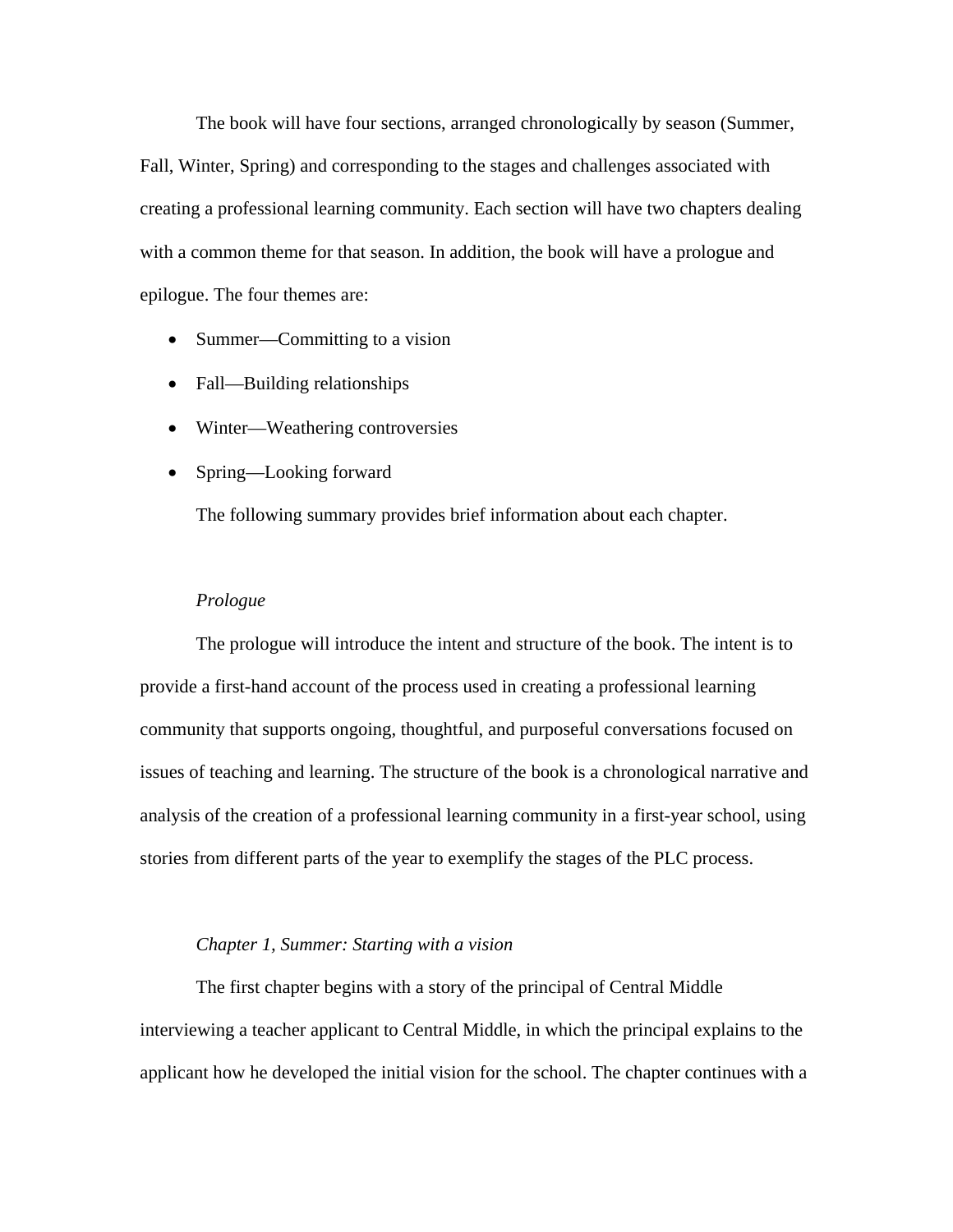description of the professional learning community model, emphasizing the importance that a clear vision plays in creating a true learning community. The chapter concludes with specific recommendations on the process of developing a school vision, and how a school leader can use the school vision to set the foundation for later success.

# *Chapter 2, Summer: Empowering the core team*

 The second chapter explores the importance of a core team, beginning with a story about the development of Central Middle's mission statement and the role played by Central's core team in the development of that mission. The chapter provides recommendations on the appropriate steps to identifying core team members and building a core team. After reviewing relevant research, the chapter concludes with a discussion of strategies to build a core team and how to use that team as a catalyst for schoolwide improvement.

# *Chapter 3, Fall: Building trust*

 Chapter three focuses on the role that trust plays in supporting the PLC process. While the chapter explores the trust between administrators and teachers, it goes into depth on the importance of building trust among teachers. Bringing in research around the importance of teacher working conditions and the relationship between organizational context and the trust dynamic, this chapter provides specific advice to principals and teacher leaders about practices and strategies that foster trust within a faculty.

#### *Chapter 4, Fall: Establishing team structures*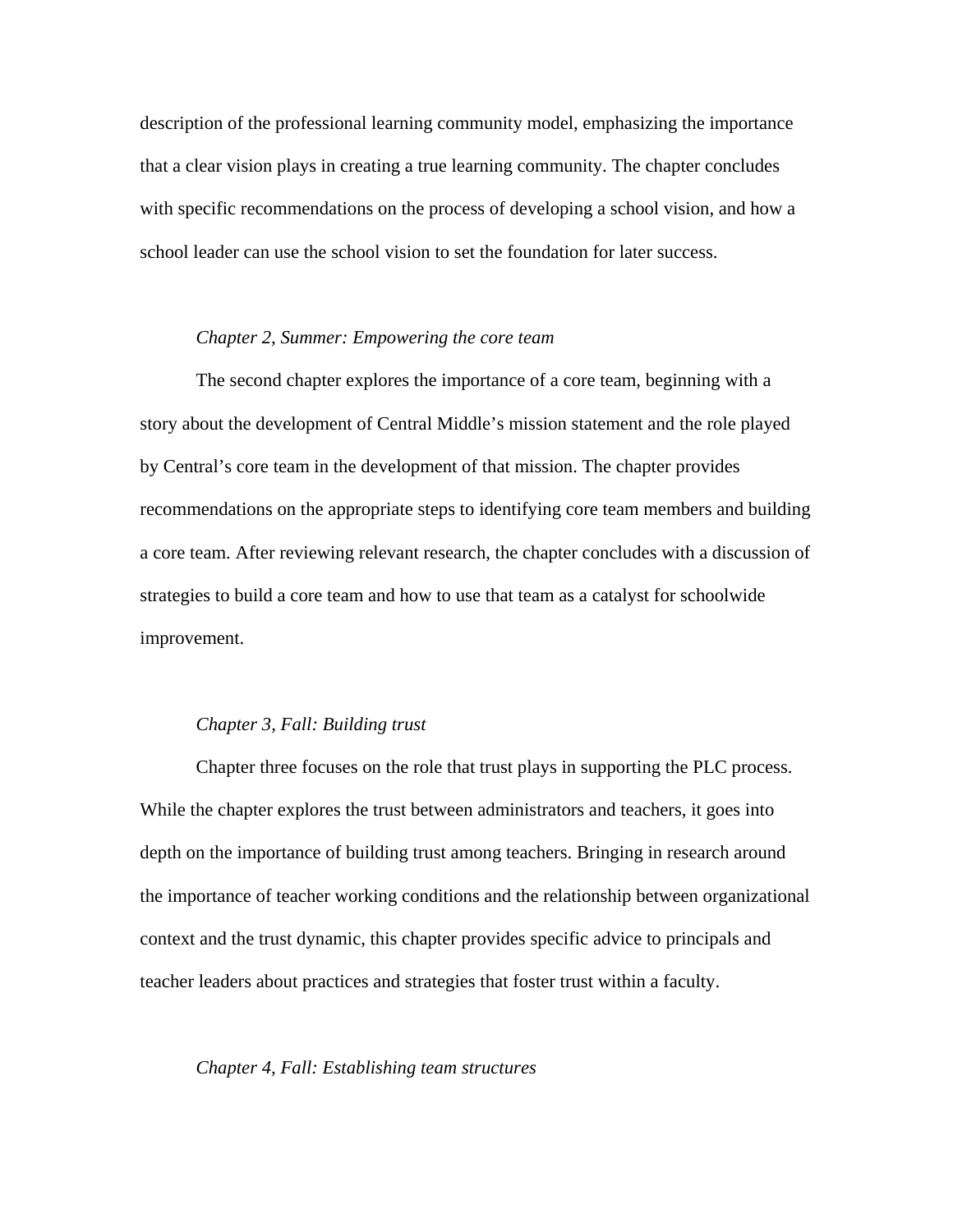This chapter examines the nature of effective teams, focusing on the importance of team norms, guidelines, structures, and routines. Many teachers are new to the process and challenges of in-depth collaboration; by paying attention to the details of team structure, teachers can lay the practical groundwork to support ongoing conversations focused on teaching and learning. The fourth chapter concludes with sample worksheets, team agendas, and meeting norms.

#### *Chapter 5, Winter: Negotiating personalities and roles*

 One of the common outcomes of in-depth collaboration is contention—as teachers discuss and debate the teaching and learning process, disagreements will inevitably arise. Chapter five explores the root causes of contention within a PLC structure and identifies practical ways to deal with disagreements. Using a model of the Organizational Zone of Proximal Development, this chapter provides practical recommendations to principals and teacher leaders on how to use contention to challenge individuals without undermining the PLC process.

# *Chapter 6, Winter: Maintaining a balance of sanity*

 Creating a professional learning community is a challenging and draining process that requires considerable time, effort, and patience. Chapter six focuses on the human cost of the PLC process, reminding principals and teacher leaders that taking on too much can lead to burnout and frustration. At the same time, the collaborative nature of a PLC can facilitate social and congenial connections that work as supports when frustration sets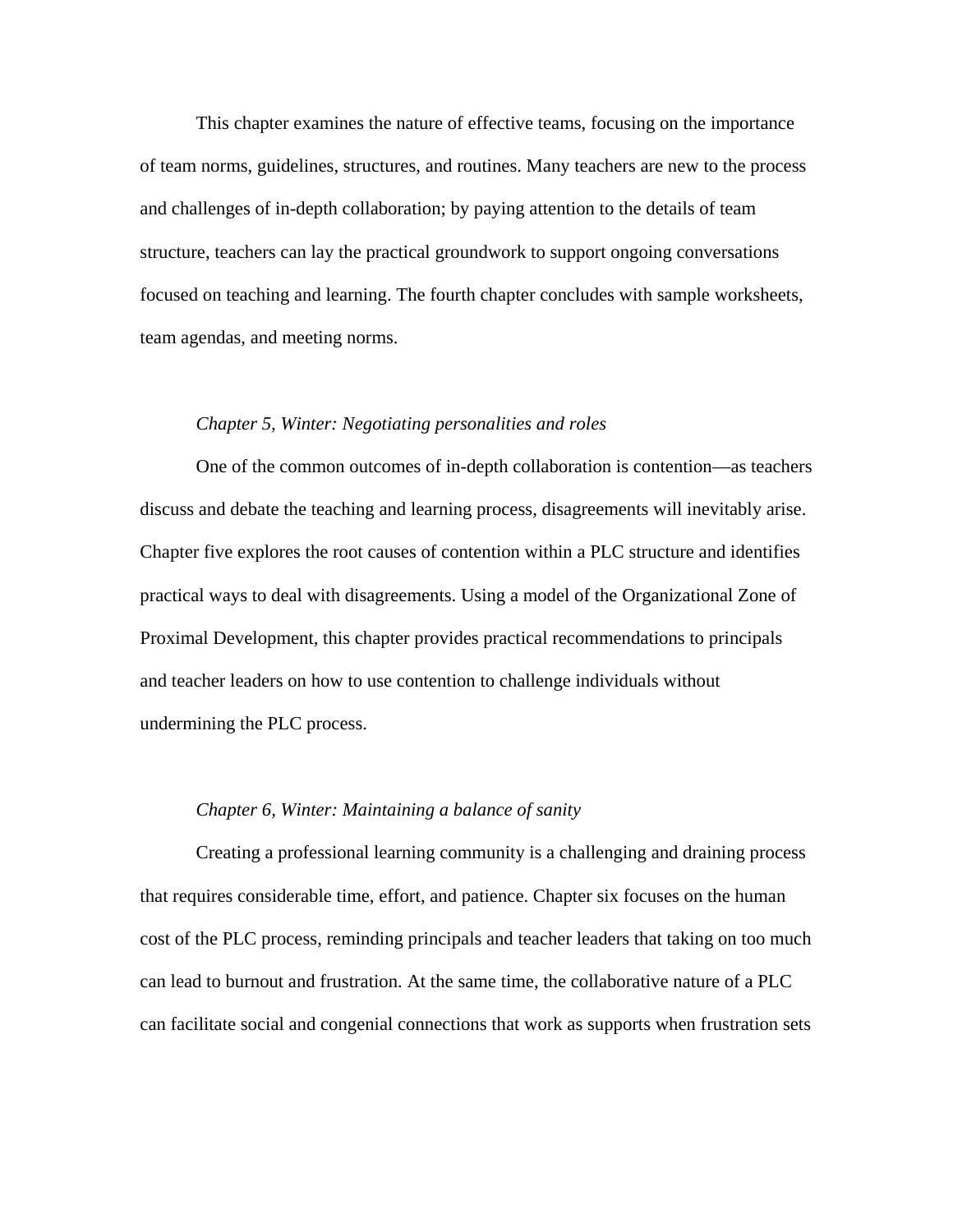in. This chapter includes specific recommendations on ways to ensure that teachers maintain their sanity despite PLC challenges.

### *Chapter 7, Spring: Connecting collaboration and teacher improvement*

 Chapter seven focuses on the most important product of a functioning PLC: improved teaching and learning. The central challenge for any school leader is to identify strategies to support continuous improvement on the part of the staff. This chapter will identify specific ways in which the PLC structure can support teacher improvement, looking at the research around professional development and positive deviancy. The chapter includes sample surveys and action research templates that leaders can use to identify and address professional development needs within the PLC structure.

# *Chapter 8, Spring: From relationships to meaningful conversations*

 At the heart of a functioning PLC are strong staff relationships that allow and support meaningful conversations about the teaching and learning process. Chapter eight identifies several team strategies that can be used to leverage the collaborative relationships formed within a PLC, including video lesson studies, ongoing data analysis, and action research teams.

# *Epilogue*

 The epilogue will summarize the main points from throughout the book, tying the eight chapters together and emphasizing the primary challenges and effective strategies associated with the creation of a professional learning community. In addition, the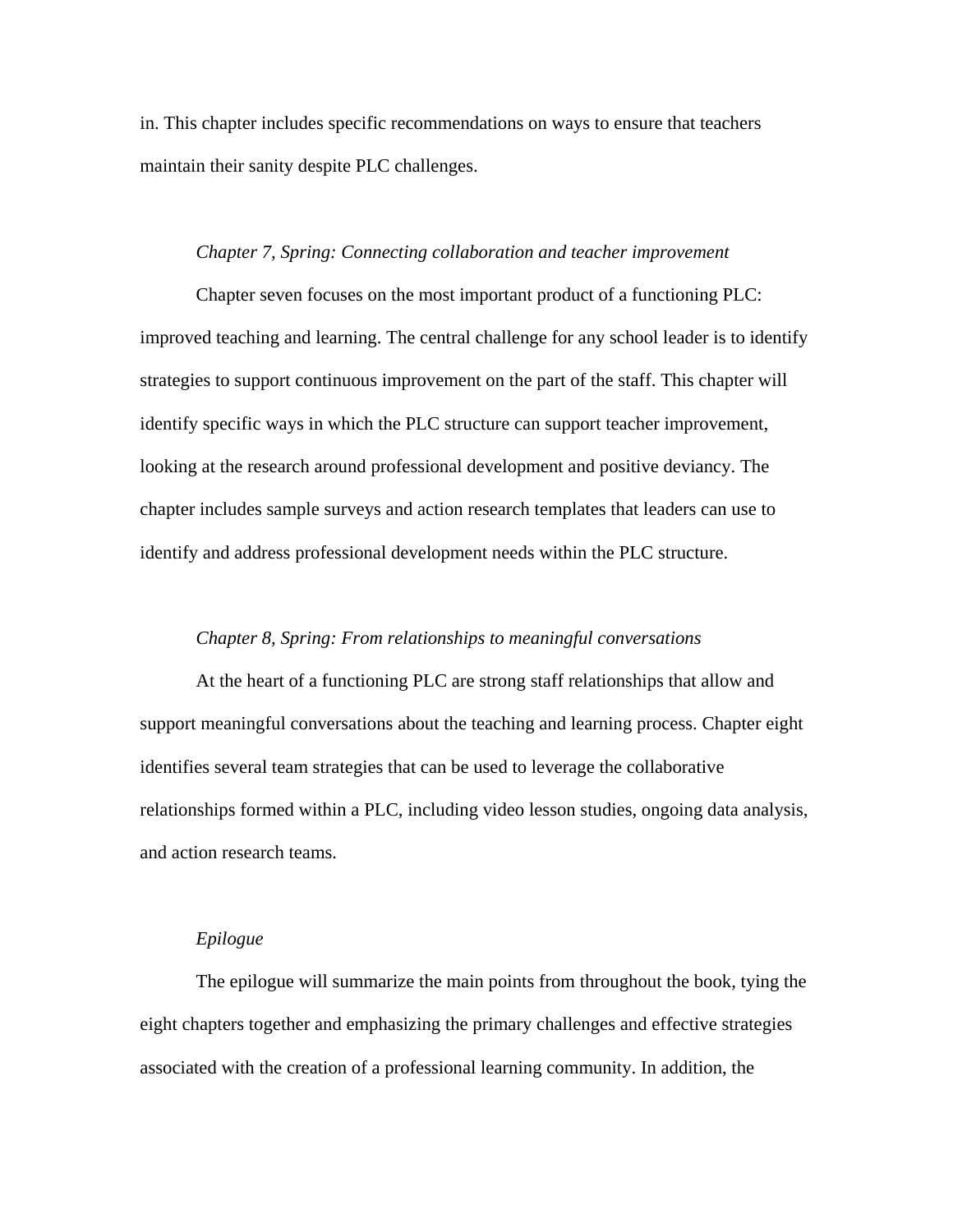epilogue will look forward, identifying the future issues that all successful PLCs must continue to address.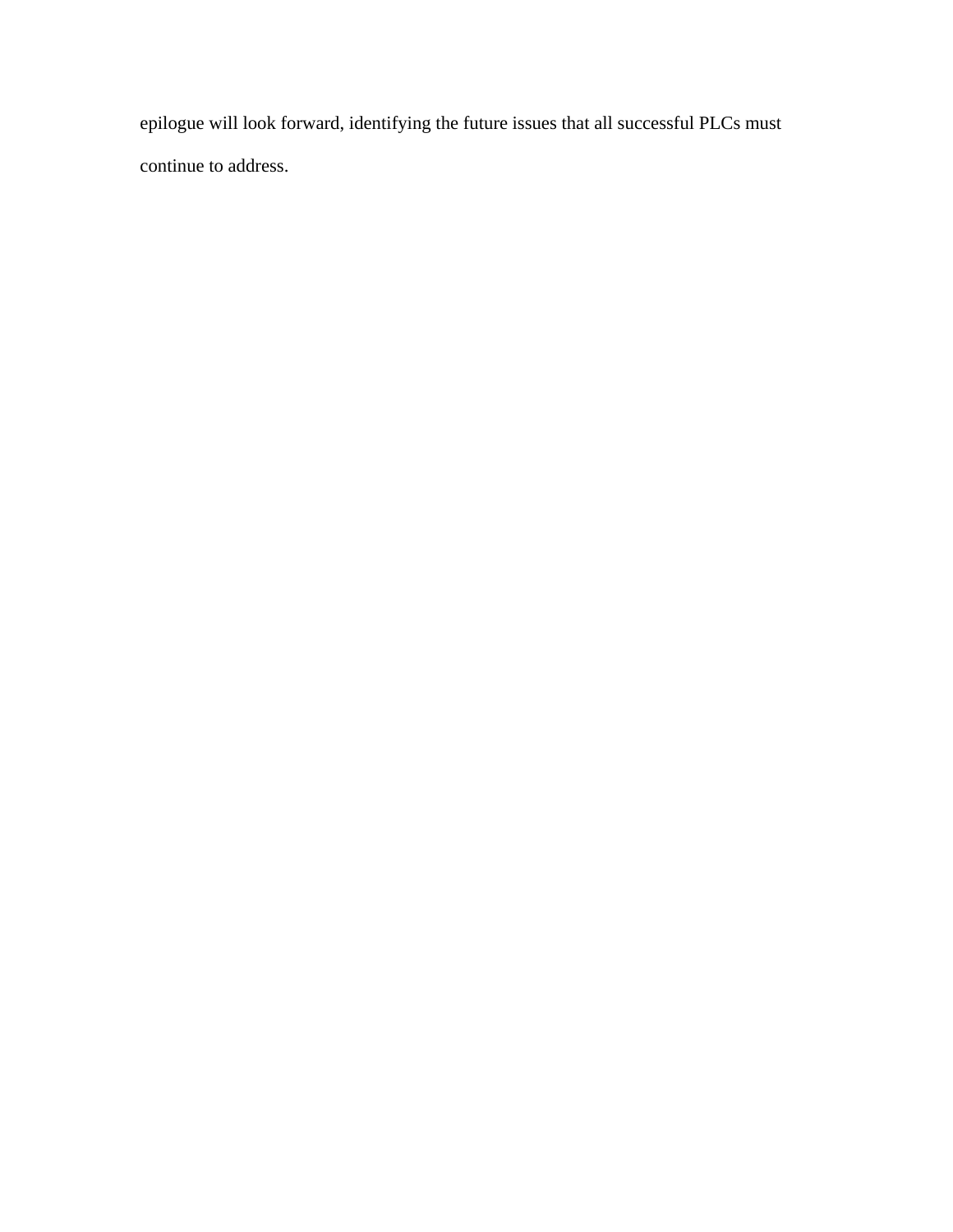# Sample Chapter: Summer—Committing to a Vision

#### **Chapter 2: Empowering the core team**

 It is now mid-July, and the faculty of Central Middle is sitting in the media center writing the school's mission statement. As Michael listens to the thoughts and opinions of the other teachers in the small group at his table, he recalls his last experience with a school mission statement.

This other experience occurred many years earlier, when Michael was a third-year teacher working at a different school. The school had been going through a reaccreditation process, and a sub-committee had drafted a new mission statement and presented it to the faculty for review. Michael can't recall exactly what that mission statement said—something along the lines of "We will provide a high-quality education to all students"—but he remembers the ensuing discussion in detail. In particular, he remembers the comments made by an English teacher named John.

"I think the statement 'provide a high-quality education to all students' goes too far. In reality, the best that we can do is to provide the opportunity for a high-quality education. Then it is the students' responsibility to take advantage of that opportunity. It is not our fault if the students don't work hard, if we don't have parental support, or if the town doesn't give us a big enough budget. We can't commit ourselves to something that's out of our hands."

At the time, Michael had felt like this argument sold the teachers and the students short. Weren't teachers professionals, hired to do more than just "provide the opportunity" for an education? If you hire an architect and a builder to build you a house,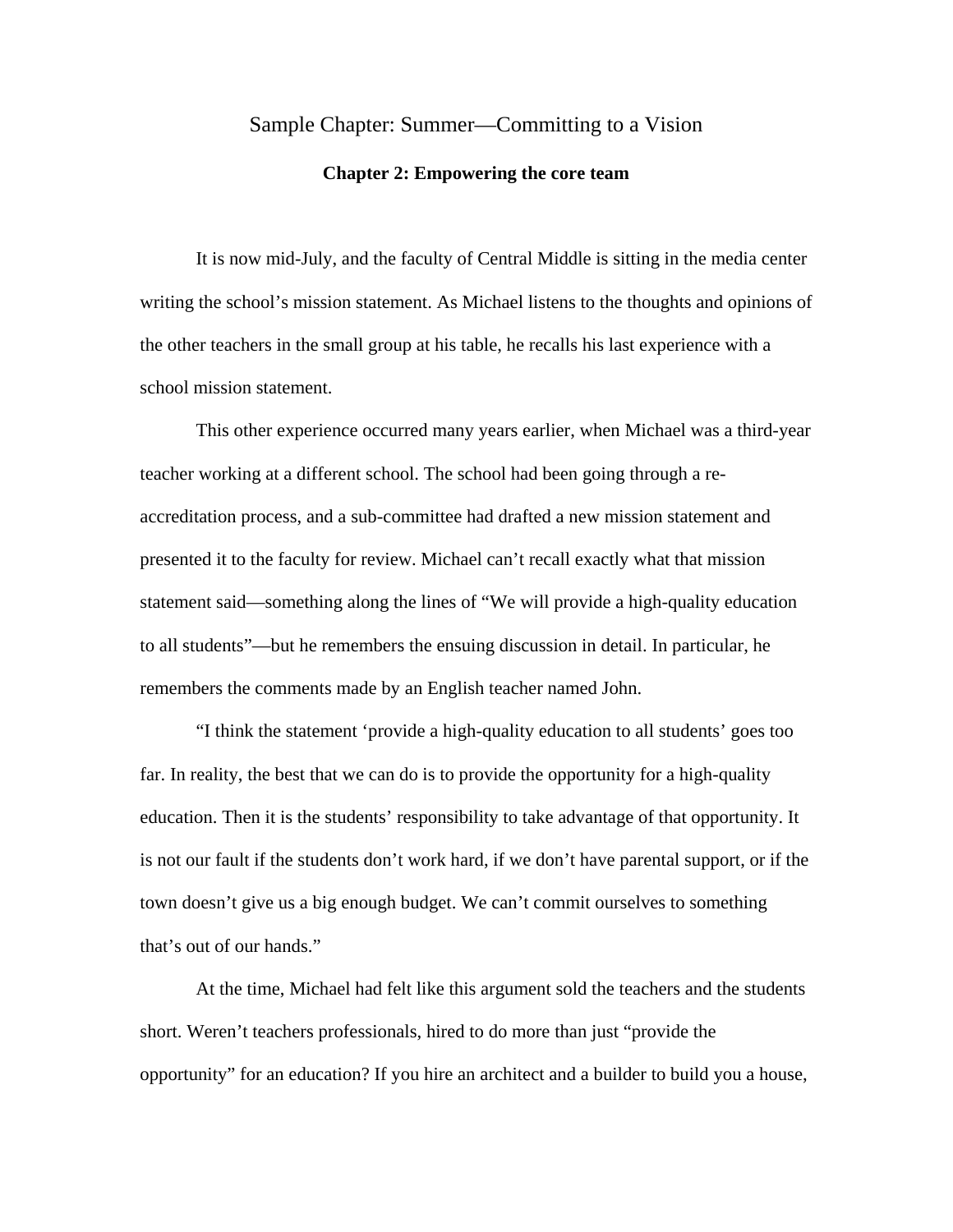don't you expect an actual house at the end of the process, not just the "opportunity" for a house? And what about the students: don't they deserve something more than just the opportunity for an education—isn't it ultimately the teacher's responsibility, as the adult and the professional, to see that each child is academically successful?

But Michael didn't say any of these things at the time. Instead, he listened to the other teachers and stayed silent. When the final version of the mission statement was approved, reading something along the lines of, "We will provide the *opportunity* for a high-quality education for all students," Michael knew that they had missed the boat. And he also knew that this memory would continue to frustrate him.

But now Michael has a second chance. A sheet of paper hangs at the front of the room at Central, and on it is the line: "We are a collaborative community that

\_\_\_\_\_\_\_\_\_\_ high student achievement." The faculty has gotten this far, but now they have to make an important decision—what word should fill in the blank? As Michael listens to the conversation at his table, he hears echoes of the same arguments from his previous experience.

"I like the verb 'fosters'. It has a nice, active feel and it lets parents know that student achievement is important to us."

"But isn't that a little soft? I mean, what is really expected of us if all we have to do is 'foster' a good education? Shouldn't we be pushing for more?"

"Well, then, how about something stronger. 'Prioritizes'? 'Emphasizes'?"

 Michael raises his hand to speak to the whole faculty. "You know, we're having a really interesting discussion over here at our table. It seems like the main issue is how far we're willing to go to commit ourselves. Basically, what level of accountability are we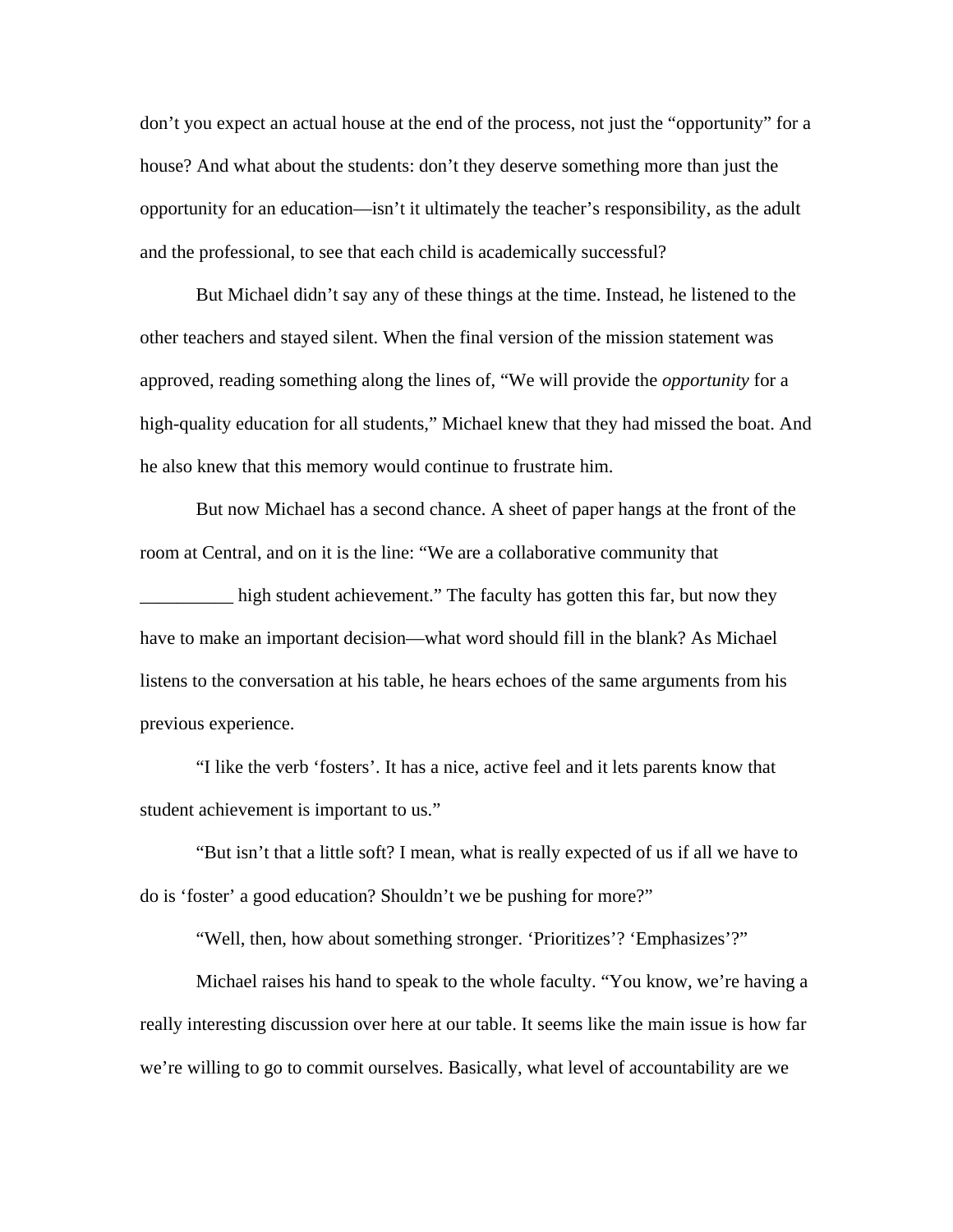willing to hold ourselves responsible for. At our table we have the words "foster', 'prioritizes', and 'emphasizes' so far. But I'd like to propose a stronger word. I'd like to propose the word 'ensures'."

 From across the room: "But aren't we setting ourselves up when we say that we 'ensure' student learning? How can we ensure it, especially when we know that some students just aren't going to be successful, and there's nothing we can do about it? Are we willing to tell a parent, 'I'm sorry, I failed in my responsibility to your child because I didn't ensure that he was successful'?"

 Sarah raises her hand. "You know, before Steve asked me to be a part of this school, I would definitely have agreed that using 'ensure' is just going too far. But now, I think I would be willing to look at a parent and admit that I failed their child if that child wasn't successful in my classroom. When I look around this room, I see a group of incredible teachers, and I really believe that we can help any student be successful. Sure, I know that realistically some students aren't going to achieve the way we want them to, even though we tried our best. But shouldn't the goal be that every child is successful? Shouldn't we commit ourselves to that? Sometimes we will fail, but does that mean we shouldn't expect the best of ourselves? And shouldn't we be willing to admit and learn from our failures?"

 The conversation continues, and the faculty comes up with a final list of verbs to vote on. Among them are "focuses on", "prioritizes," "provides for", and, finally, "ensures." Prior to the vote, the principal raises his hand.

"This is your school as much as it is my school, and I'm willing to live with whatever mission statement we, as a group, approve. Before we vote, though, I want to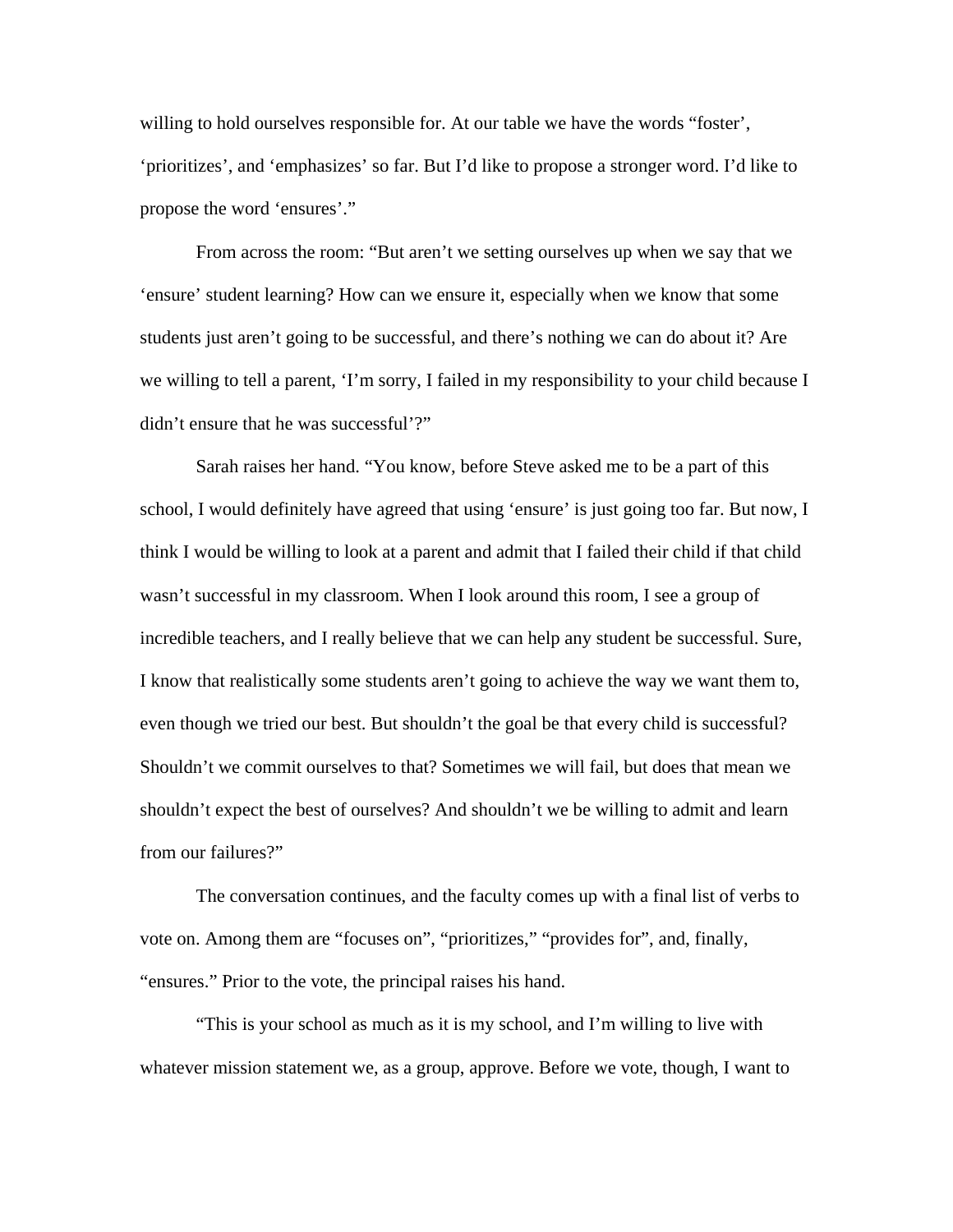read you a quote from the DuFour article that I gave all of you earlier this month. DuFour says: 'School mission statements that promise "learning for all" have become a cliché. But when a school staff takes that statement literally—when teachers view it as a pledge to ensure the success of each student rather than as politically correct hyperbole profound changes begin to take place.'

 The principal sits down and the faculty prepares for its vote. The choice is unanimous: "We are a collaborative community that *ensures* high student achievement."

# **Lessons from Central Middle**

 Michael's experience at his previous school was a common one. Many teachers are uncomfortable with the idea of holding themselves accountable for ensuring student learning, and with good reason. When you tell a parent "I ensure that your child will be successful", and then the child is not successful, you are in essence telling that parent that you failed. In addition, when we consider that schools and teachers only have limited control over the academic success of their students, teachers' reluctance to ensure student learning is understandable. What happens when a child comes from a broken family, shows up to school hungry every day because there's no food at home, or can't see the board because her parents can't afford to buy her glasses? How can you ensure anything when you can't control all the variables?

 But despite all this, despite all those variables and contingencies, the faculty of Central Middle was willing to commit itself to a mission of ensuring student learning. Not 'providing the opportunity for', not 'emphasizing', not 'fostering'. *Ensuring*.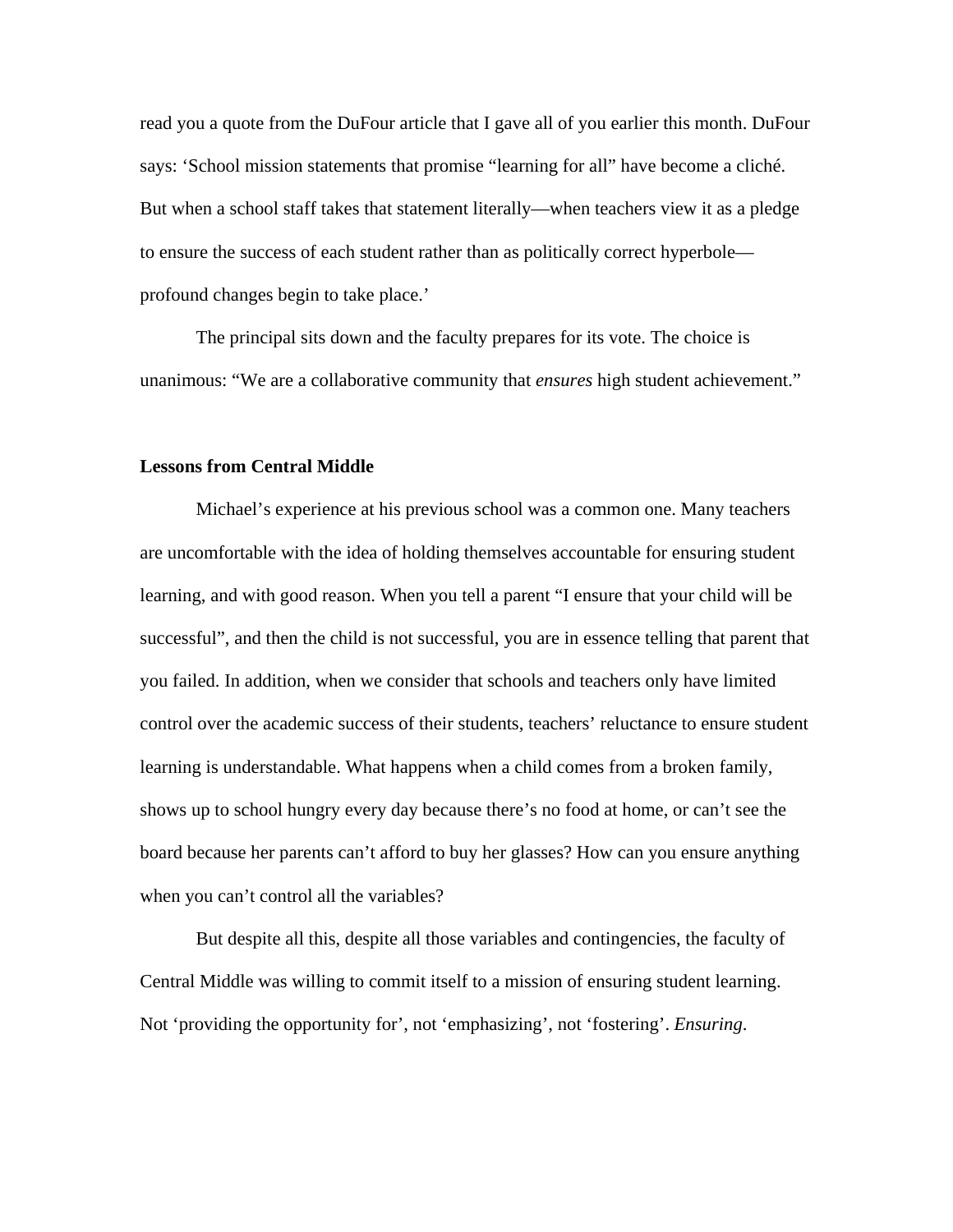Why? Why would one faculty make a decision to hold itself truly accountable for a high level of student learning, while another faculty would not? Both of Michael's schools had talented and capable teachers. Both of the schools had smart and hardworking administrators who believed in the importance of a quality education. And both of the schools served similar student populations. So what made the difference? What tipped the balance at Central Middle?

We have already talked about how important it is that the principal (or department chair, or grade-level chair, or whoever is leading the process) have a clear picture of where she wants to go. The next step, however, is having a core group of people who share, develop, and promote that picture of success. This core group becomes the nucleus of the new organization (or team or innovation), and it sets the tone and character for what happens over time.

Just like a snowflake starts with a small crystal structure at its center and then repeats that structure over and over again until the flake is formed, the core group plays a significant role in determining the future shape of a team or organization. At Michael's previous school, that core group of teachers wasn't there. The right individuals might have been present, but for whatever reasons they were not formed as a core group with a central set of principles and values. But at Central, that core group did exist, and that made all the difference in the world.

What makes a core group of teacher leaders so important, how do you find them, and what exactly is their role in determining the character and direction of an organization? At Central, there were a number of important steps that the principal took in creating and supporting that core group. First, he had to identify the right personalities.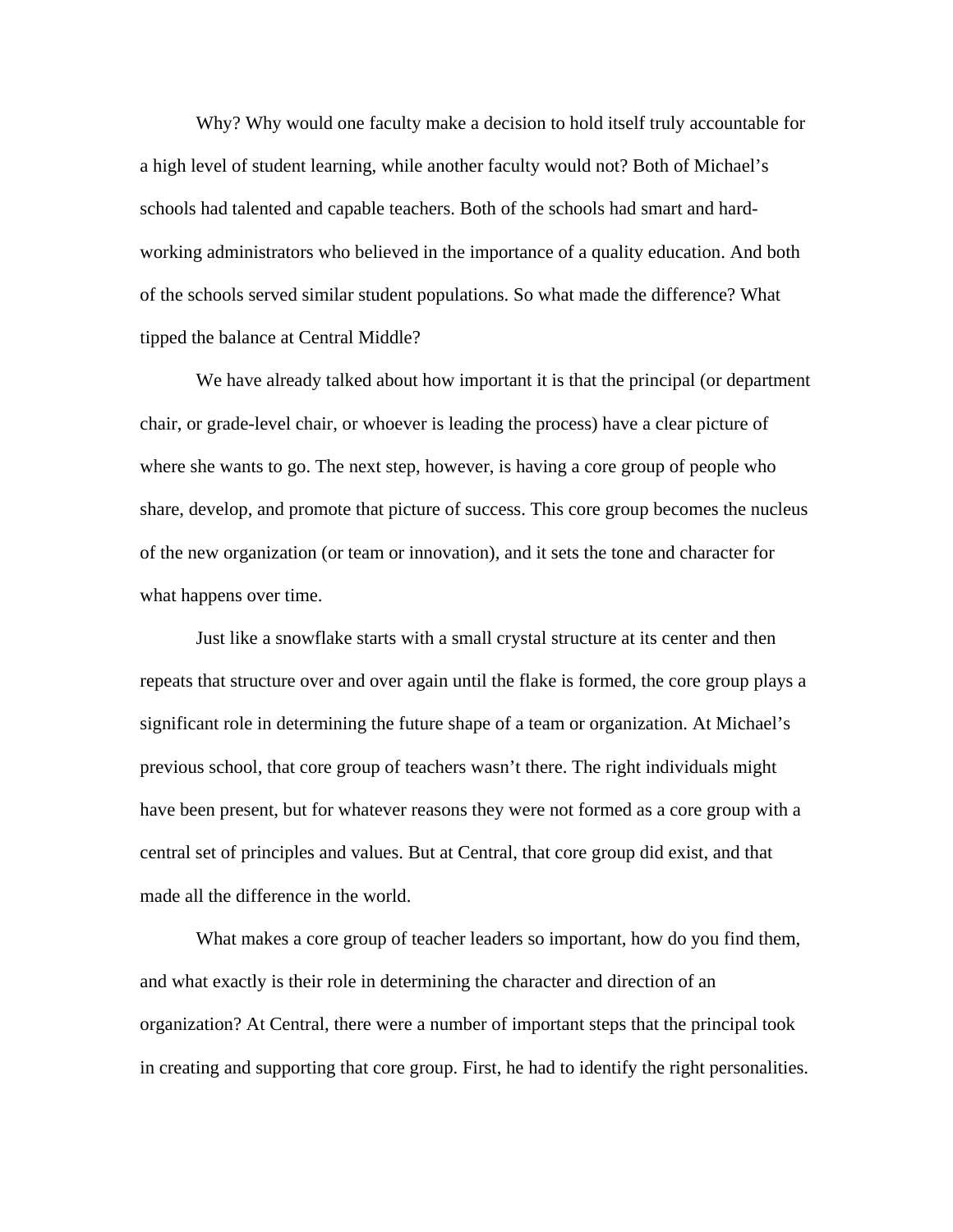Next, he had to create early opportunities for dialogue within the core group. And finally, he had to be willing to let go at a certain point and trust that good people would make good things happen.

#### *The right personalities*

 How many times have you sat through "personality types" training over the course of your career? How many times have you planned or delivered such a session to your staff? More importantly, how many times have you considered those sessions to be valuable? How many times have they changed the way that you—or your school operate in meaningful ways?

 Despite the best of intentions, personality-typing activities have almost become cliché. While school leaders recognize that there are a variety of different personalities on their faculties, little has been done to make systematic decisions about leadership responsibilities with this information.

 Steve, the principal of Central Middle, was different. He recognized early on that establishing a core group of teachers who demonstrated a variety of personality strengths was necessary to establishing and moving a strong vision for the school community. To be successful, Steve knew that he would need teacher leaders who:

1. *Put a high value on relationships and other people's feelings*: Moving any vision within an organization requires individuals who can build and sustain supportive relationships with colleagues.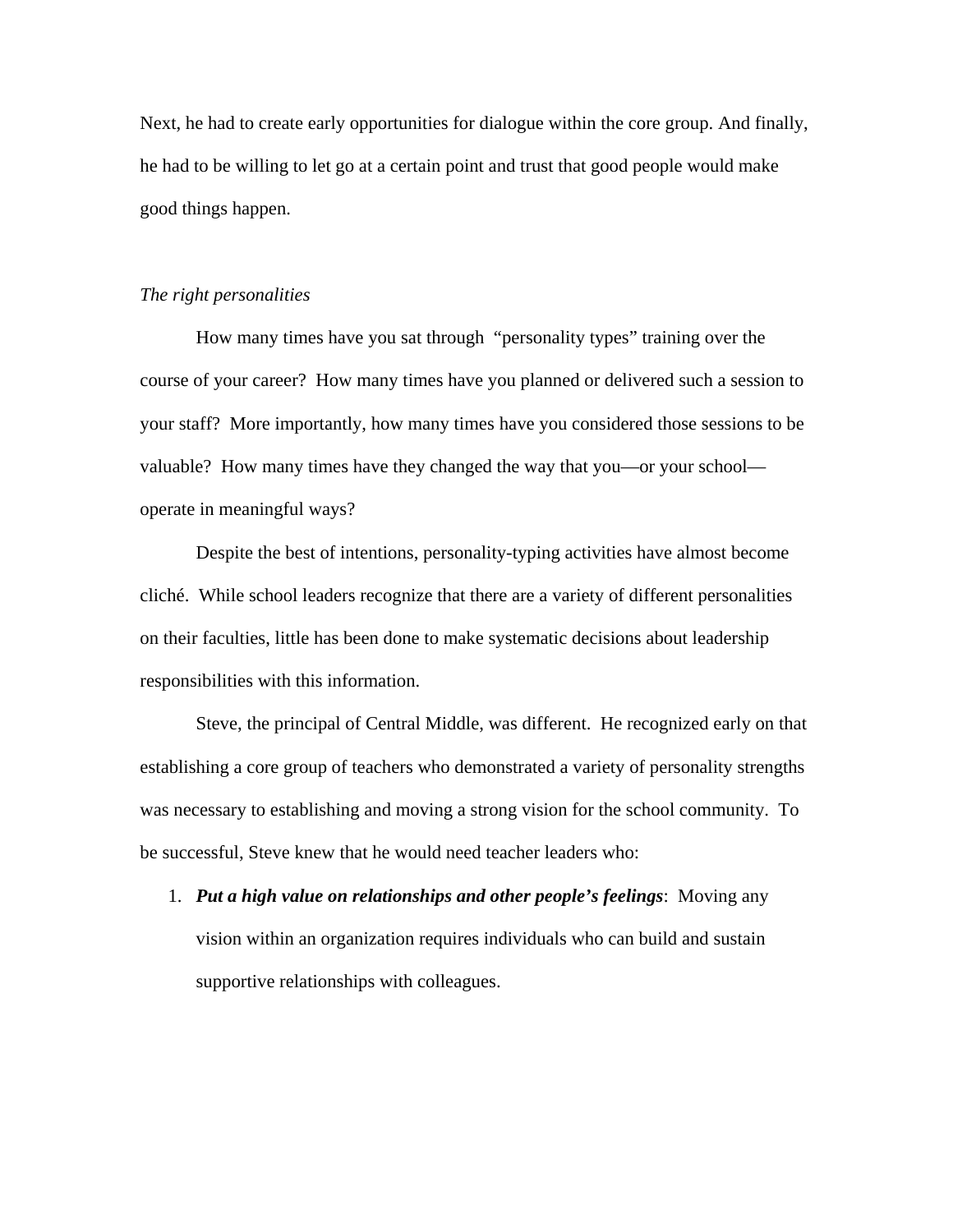- 2. *Put a high value on organization and clear rules and systems*: Significant organizational change would not be possible without "detail oriented" individuals who can structure the change process in meaningful ways.
- 3. *Put a high value on logically thinking problems through to conclusion*: Individuals who can take concepts and translate them into actions to be taken at the local level are critical for any developing organization.
- 4. *Put a high value on "thinking outside the box:"* In today's accountability culture, creative thinkers are essential to organizations interested in—and committed to—change.

Steve was a big picture thinker, an idea guy who was far more interested in describing the larger vision than he was in defining the details. To complement his strengths, he knew that he needed a wide range of personalities. Steve also recognized that no one individual would demonstrate strength in each of these four areas. Instead, he began looking for several teachers who would together form a cohesive, well-rounded leadership team.

When hiring, he identified some people who could see the big picture and carry that vision to other members of the faculty, he identified people who could translate the big picture into details at the curricular and instructional levels, he identified people who could serve as diplomats within the faculty to help manage team relationships, and he identified people who could collect and analyze data to see if his school was moving in the right direction.

 Despite the different personalities, however, there were two things that *all* of the core team members had in common: a strong belief in the same central principles and the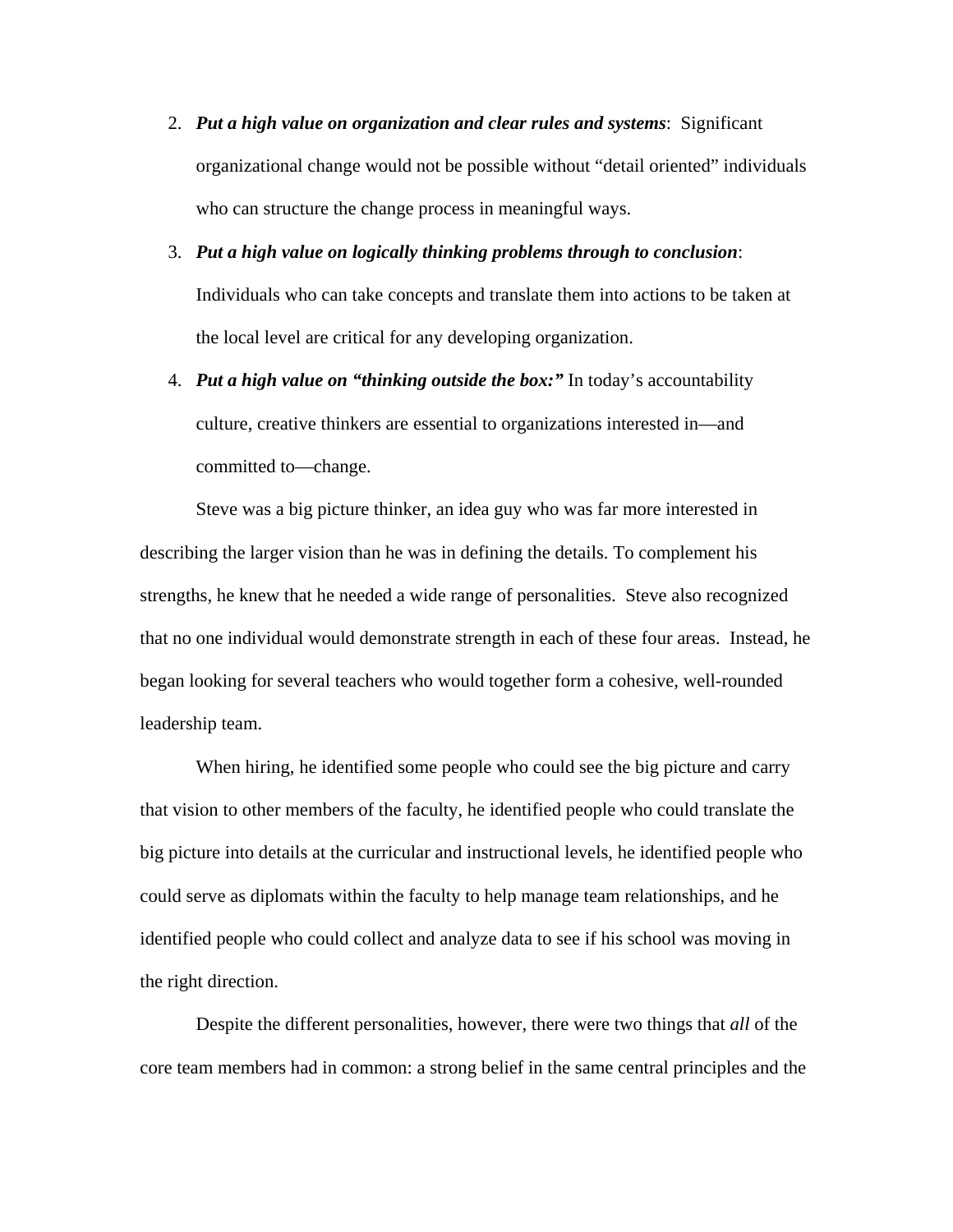ability to influence others. In the story above, Michael and Sarah, both members of the core team, were very different people. Michael was an innovator and maverick, constantly pushing and challenging himself and his colleagues to think about teaching and learning in deep ways. Sarah was a diplomat, quietly working within teams to create consensus and maintain strong interpersonal relationships. But both Michael and Sarah firmly believed in the central principles of Steve's vision: commitment to student learning, strong and purposeful collaboration, and ongoing reflection. For Steve, Michael, and Sarah, these principles were non-negotiables, and their different personalities and styles became complements in pursuit of those common principles.

 Michael and Sarah also shared an ability to influence others. Michael's influence was driven largely by his deep knowledge of K-12 education, and his reputation within the district and the state as a master teacher. Sarah was also an excellent teacher, but her influence came from her ability to build strong relationships and to use those relationships to build consensus and gently nudge the thinking of others. Because of their complementary personalities and powers of influence, Michael and Sarah played prominent roles as core members both in the creation of the school's mission statement and in the later development of the character of the  $6<sup>th</sup>$  grade Language Arts professional learning team.

### *Early dialogue*

 The lifeblood of any successful professional learning community is conversation. Sometimes this conversation is structured, taking place in planning meetings designed to develop a shared sense of purpose between key staff members. Other times this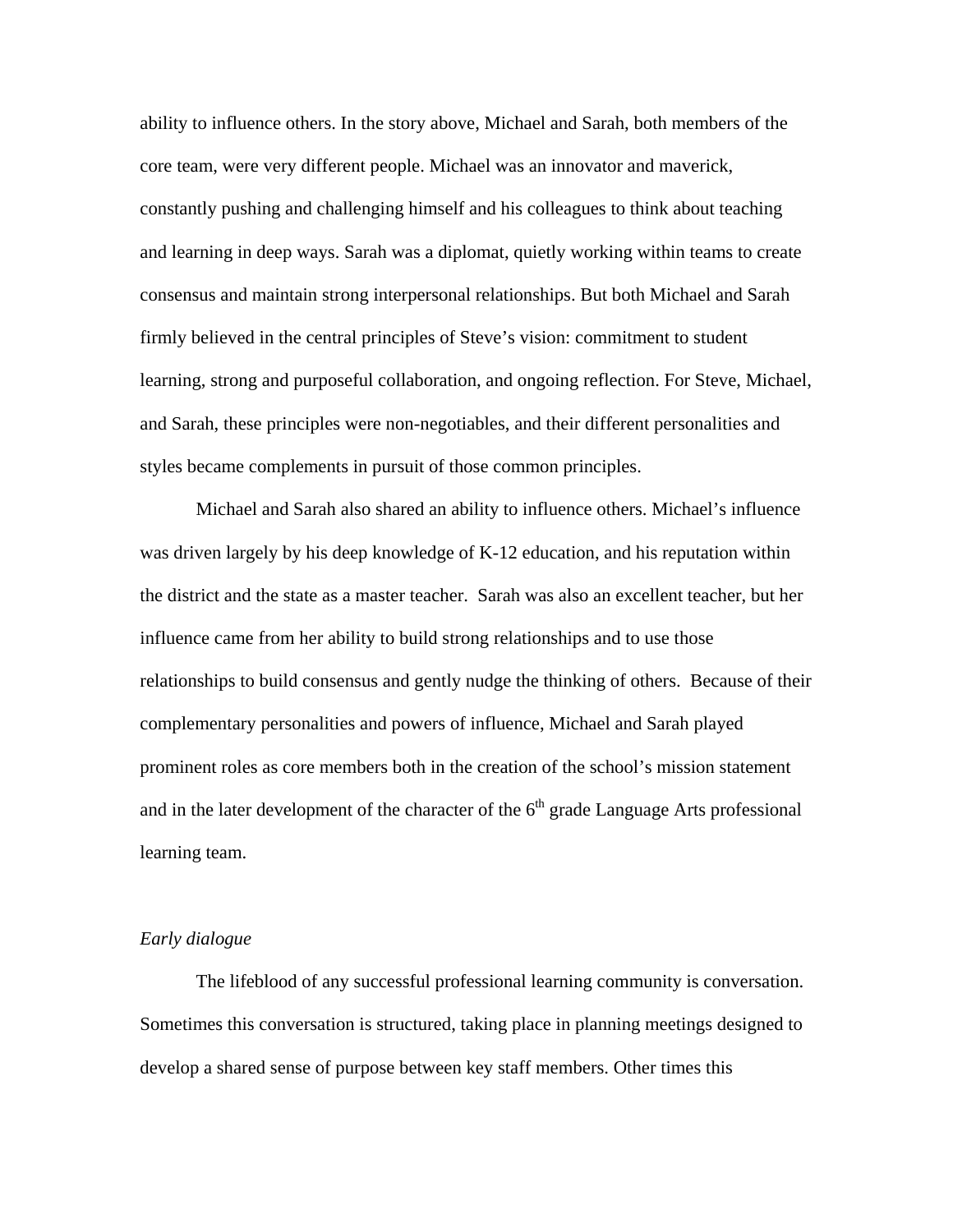conversation is unstructured: stopping by another teacher's classroom after hours, or maintaining a discussion thread on the faculty website.

Either way, the "learning" aspect of a professional learning community is no accident—it is a direct result of the sharing of ideas, the collaborative exploration of new approaches, and the sometimes-contentious process of making communal decisions. All of these activities rely on regular, open, and meaningful conversations. To lay the proper groundwork, this dialogue should begin with the core members of the team.

 At Central, we used a variety of means of communication early in the process. Long before the school opened, core staff members had access to a Blackboard website that supported threaded discussions. These online conversations allowed faculty members the opportunity to participate actively—starting and contributing to various discussions and to participate passively, reading what their new colleagues had to say in a nonthreatening electronic environment.

Digital conversations covered a wide range of school topics. Teachers discussed the benefits of block scheduling, developed a clear definition of a Professional Learning Community, and decided on essential components of working teams. The asynchronous nature of the conversations eliminated the traditional barriers to open communication in schools: time and place. Teachers were able to join in the conversation at times that fit with their own personal schedules, and they could log on from any site with an Internet connection.

The principal also scheduled several early strategy meetings with core group members, giving them opportunities to talk through many of the ideas and principles on which the school was being founded. These meetings were essential, helping core team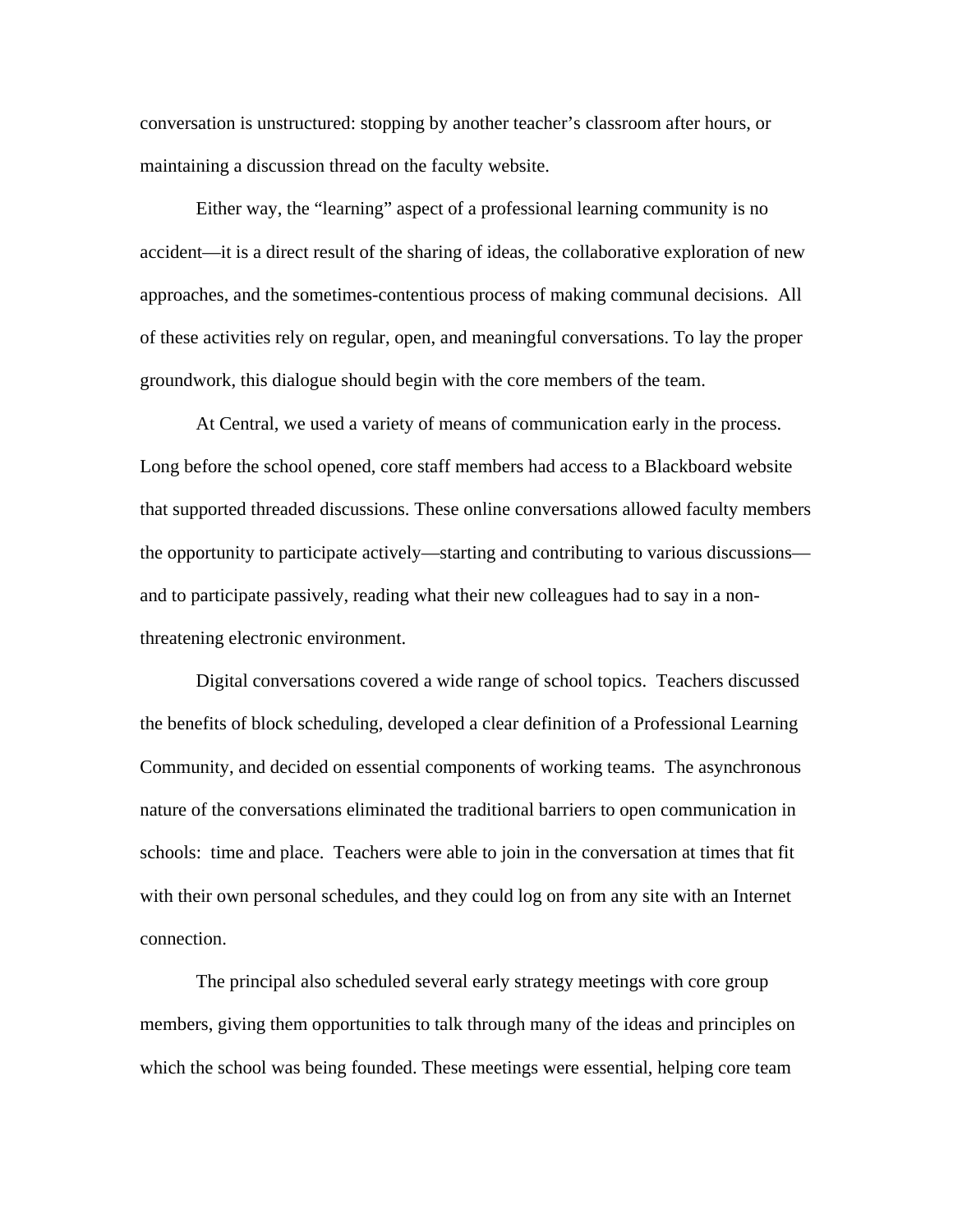members to form strong working relationships based on a developing awareness of each other's personal and professional skills. Core team members quickly recognized individual strengths and weaknesses and began to accept leadership roles and responsibilities appropriate for their abilities. These strategy meetings led to a deep sense of mutual trust and shared purpose between core team members.

 While some of this early dialogue focused around decision-making (for example, agreeing on a school-wide schedule appropriate for both core and elective classrooms), the majority of it did not. Instead, the dialogue was built around an organic and ongoing process that created connections and strengthened core principles. Schools are incredibly dynamic and complex organizations, and making decisions that are ultimately in the best interests of students is never a linear or simple process. Lines of dialogue create threads that connect individuals to each other in ways that support the spread of innovations and later decision-making, and that ensure that decisions are based on good information and input from a variety of people.

In the story above, therefore, it is no accident that Sarah has bought into a commitment to ensure student learning; she had already been talking and thinking about that commitment for months. Through formal and informal conversations, Sarah and other core group members had worked their way to a point where they both believed in that commitment and also understood what it entailed. So when the faculty needed to decide what verb to use in the mission statement, Sarah was able to lead.

*Trusting good people to do good things*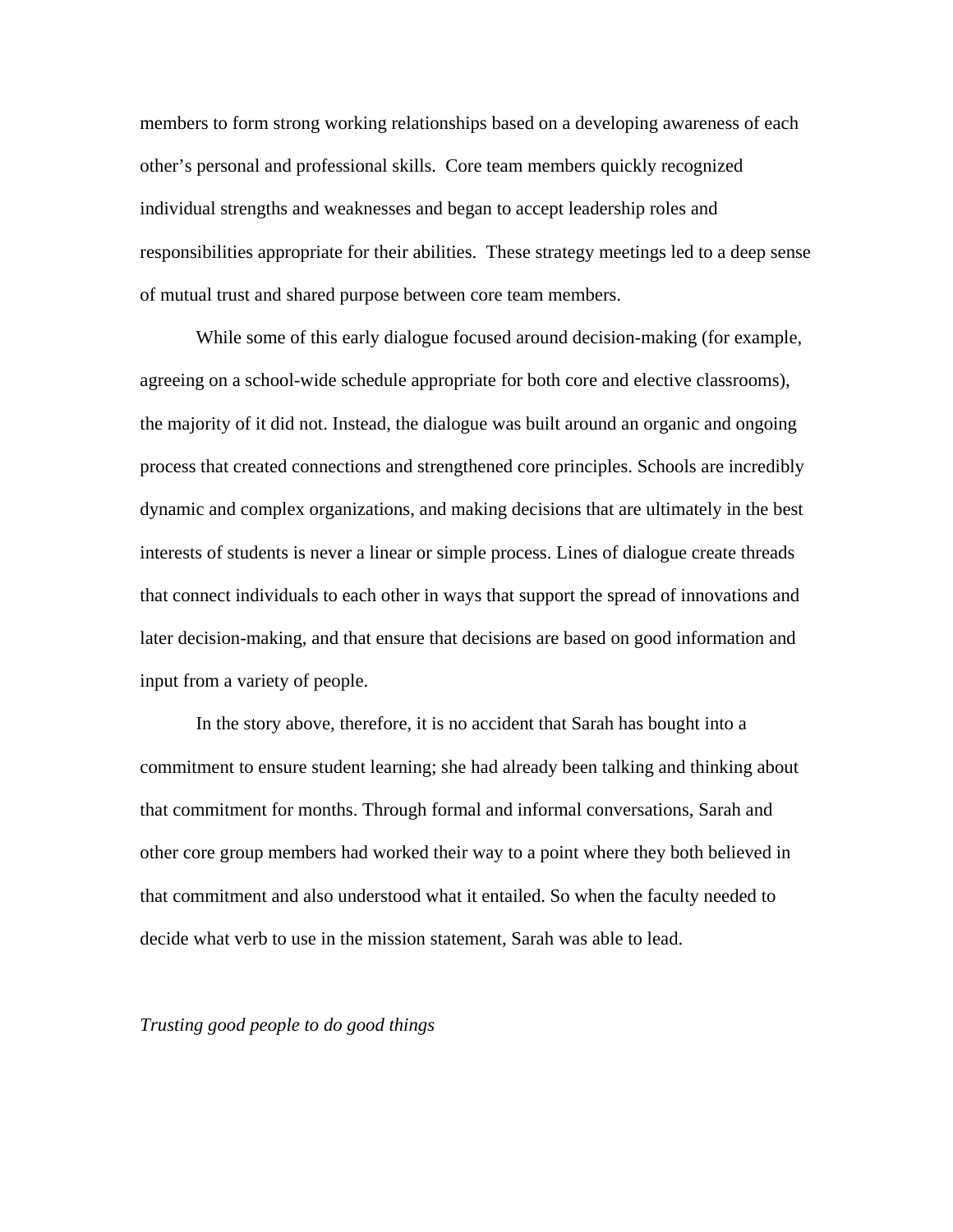Trust is a common theme throughout this book, and at this stage in the process it was absolutely critical. From the teachers' perspective, they were always waiting to see if Steve was for real. He said he wanted to promote collaboration and distribute decisionmaking responsibility, but what would happen when the teachers wanted to do something that Steve didn't agree with? At every point in the process, teachers were watching Steve and the rest of the administrative team to see if they would really walk the walk. And this meant that, especially with core team members, Steve had to earn his teachers' trust.

 It is almost impossible to underestimate the importance of developing trust between administration and the members of the core team. The core team members of your school are the most influential teachers in your building. They are the innovators and the collaborators—the teachers that are respected by their peers. Change to your organization will depend on the active leadership and support of your core team. To earn that support, you must develop trust.

Open conversations went a long way towards earning this trust, but Steve also made some early decisions that signaled his intentions. One decision was to let core team members control much of the interview process. These teachers did most of the interviewing of teacher candidates, and they had a big hand in making the final decisions around who should be hired. That core group was also given real responsibility at the organizational level. Working as a team, the core group helped to plan the school schedule, worked on a school wide discipline plan and academic intervention plan, and created the professional development activities for inservice training.

 Implicit in Steve's attempt to earn the teachers' trust, however, was another level of trust: Steve had to be willing to trust that this core group of teachers would make good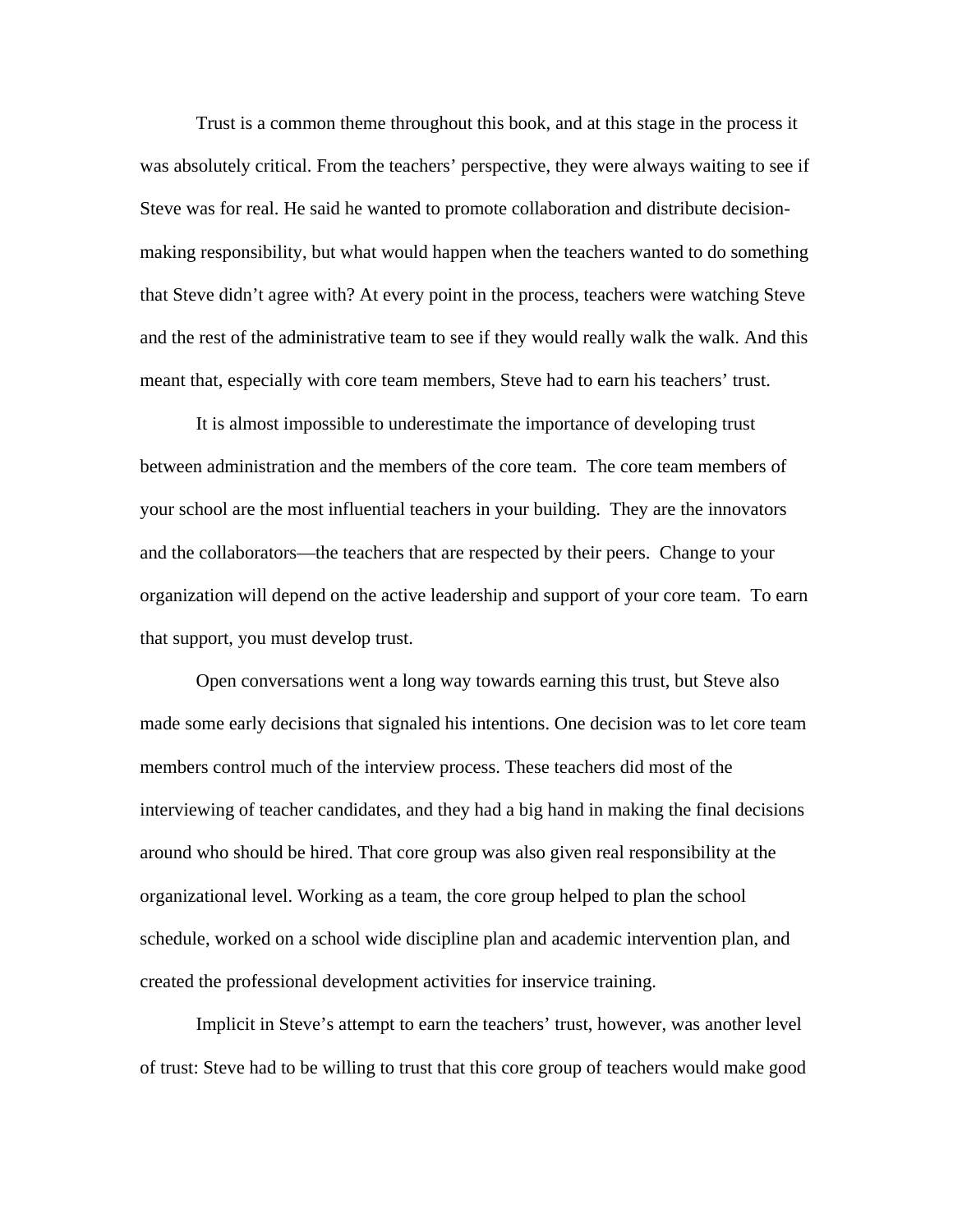decisions. Steve started with a picture in his head, a vision and a set of central principles. But once he found a group of people to work with him in instituting those principles, he had to be willing to let go, to trust that the core people would push the process in a way that was far more powerful than Steve could have done alone. In the story above, Steve participates in the discussion about the mission statement, but he does not control it. Instead, Steve trusts that people like Michael and Sarah will help to lead the rest of the faculty in a positive direction.

 The final level of trust, and probably the most important, is the trust that teachers have to have in each other. When Sarah argues for using the word 'ensure', the basis of her argument is her belief in the expertise and abilities of her colleagues: "When I look around this room, I see a group of incredible teachers, and I really believe that we can help any student be successful." This trust began in the formal and informal dialogues occurring within the core team, and it was strengthened by the knowledge that all of the core team members believed in the same central principles. The trust between teachers became the foundation of the conversations and collaboration that occurred over the rest of the year, and its genesis early on within the core team was critical, especially as the inevitable challenges and disagreements arose throughout the year.

#### **What the research says**

 An interesting thing about professional learning communities is that, at some deep level, there is a fundamental difference between a professional learning community and a "business as usual" school, a difference that is difficult to explain. The two types of schools simply "feel" different. This difference goes beyond a superficial comparison of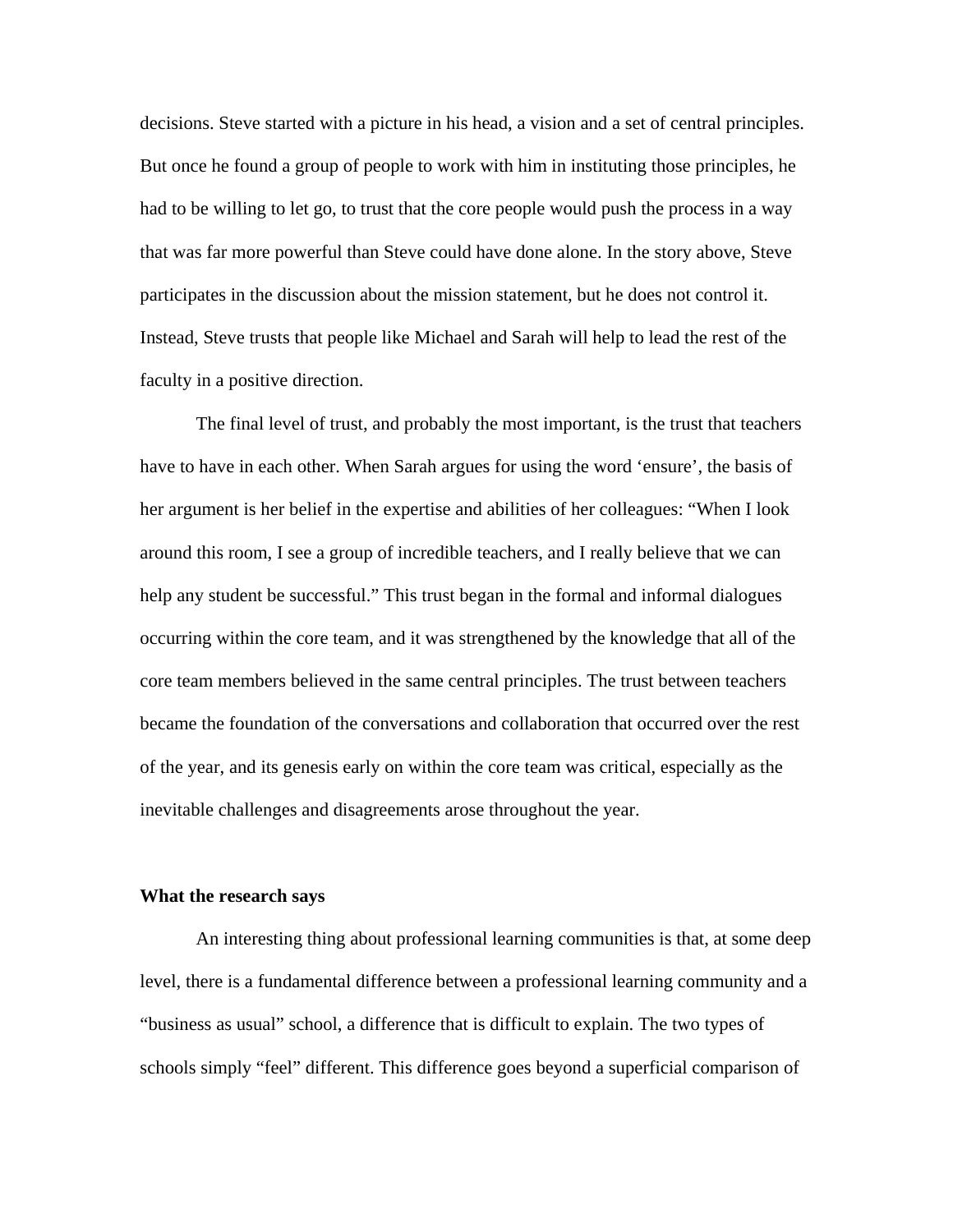school practices and procedures, and enters the realm of school character and culture. In a successful PLC, the whole really is greater than the sum of its parts.

We have talked about the role that a core group of influential teachers played in developing a PLC at Central. What does research have to say about core individuals within an organization? Is there any evidence explaining how that core group becomes so influential, why some people are more influential than others, and how influential individuals work to cause an organization to "shift" in one direction or another? Some interesting answers to these questions come from research in a surprising place: physics.

 One explanation for the unique character of professional learning communities, and the role of core individuals in their formation, can be found in Philip Ball's book *Critical Mass*. Ball is a scientist and writer interested in the ways in which the laws of physics can provide insight into the social interactions of people. Two lessons from Ball's book are particularly important concerning the formation of a PLC and the role of influential individuals. The first relates to phase transitions, such as the boiling-point transition of water from a liquid to a gas, and the second relates to social connectivity and something called "power laws". What both of these lessons have in common is a clear message: the laws of the physical world can provide important insights into the behavior of people in the world of organizations.

#### *Phase transitions*

A phase transition is a switch from one state to another, like the switch that water makes when it goes from a liquid to a solid or a liquid to a gas. One of the interesting things about phase transitions is that the individual particles don't change during the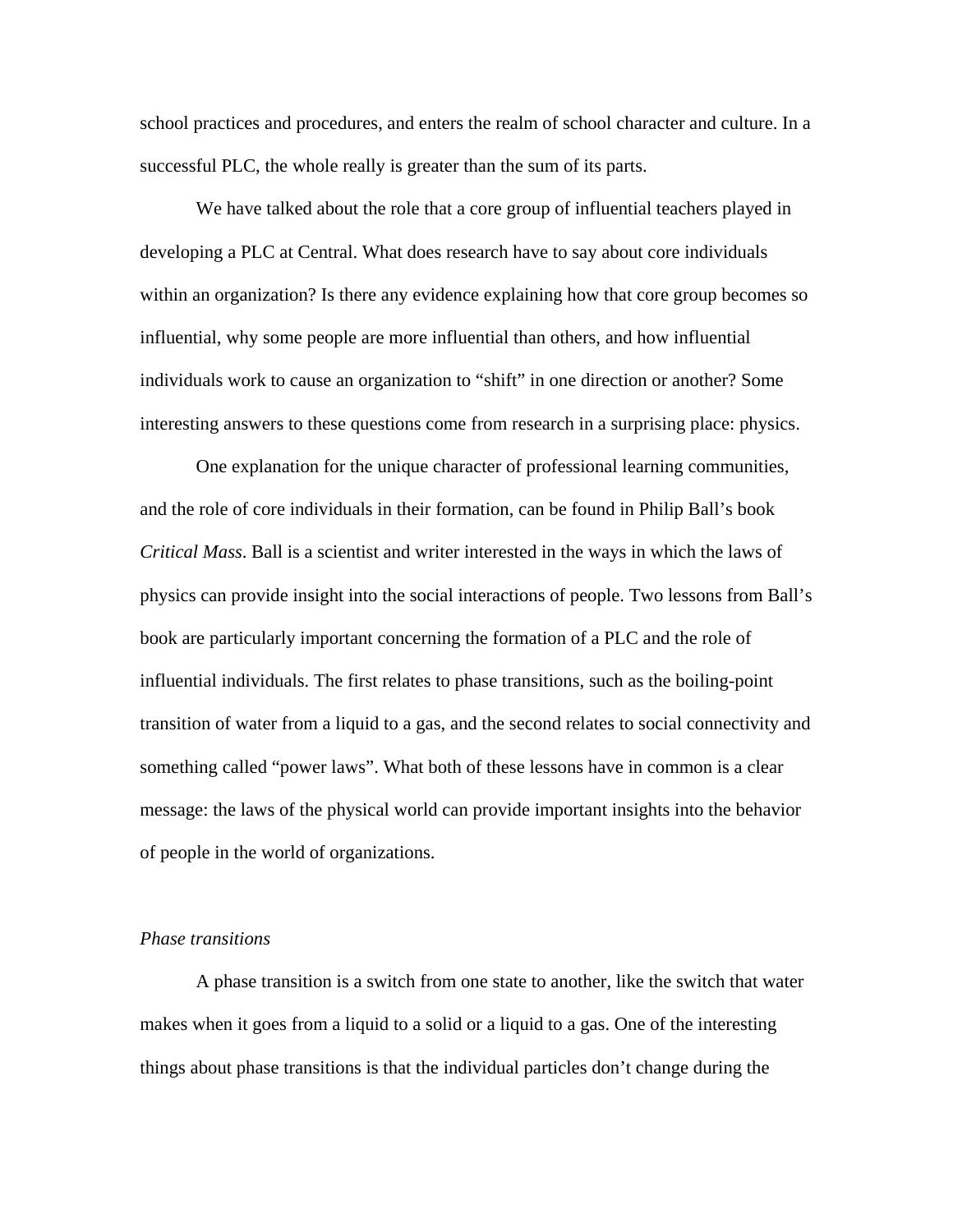switch—the little molecules of  $H_2O$  look the same whether they are in liquid form or gas form—but the collective state of the particles changes dramatically. Another interesting character of phase transitions is that, rather than happening gradually, they happen all at once, spreading quickly throughout a system. At 210 degrees, water is a liquid; but heat it just two degrees more, and suddenly it makes this dramatic transition to a gas. The collective nature goes through a substantial shift!

In order for a phase transition to occur, something called nucleation has to happen. When water freezes, the molecules don't all crystallize at once; instead, a few "seed" crystals appear and the crystallization process then spreads throughout the liquid. These seed crystals are formed by irregularities in the water, which could be a piece of dust or a scratch on the inside surface of the water's container. These irregularities are called nucleators. If no nucleators are present, it is actually possible for water to stay in liquid form below 32 degrees, or to stay in liquid form above 212 degrees.

Ball argues that phase transitions are also evident in social interactions. One example might be the spread of "the wave" at a sporting event. The spectators are already in a heightened state because of the excitement of the event. Different groups of people throughout the stands might then try to get the wave started (in other words, they're trying to be nucleators). Many attempts might fail, but one attempt finally catches on and suddenly the whole crowd is participating in a collective behavior.

Another example, and one which Ball explores in depth, is traffic congestion. Have you ever been driving on a busy highway, where there was a considerable amount of traffic but the traffic was moving quickly, when all of a sudden, seemingly out of nowhere, you see red brake lights in front of you and the quick-moving traffic slows to a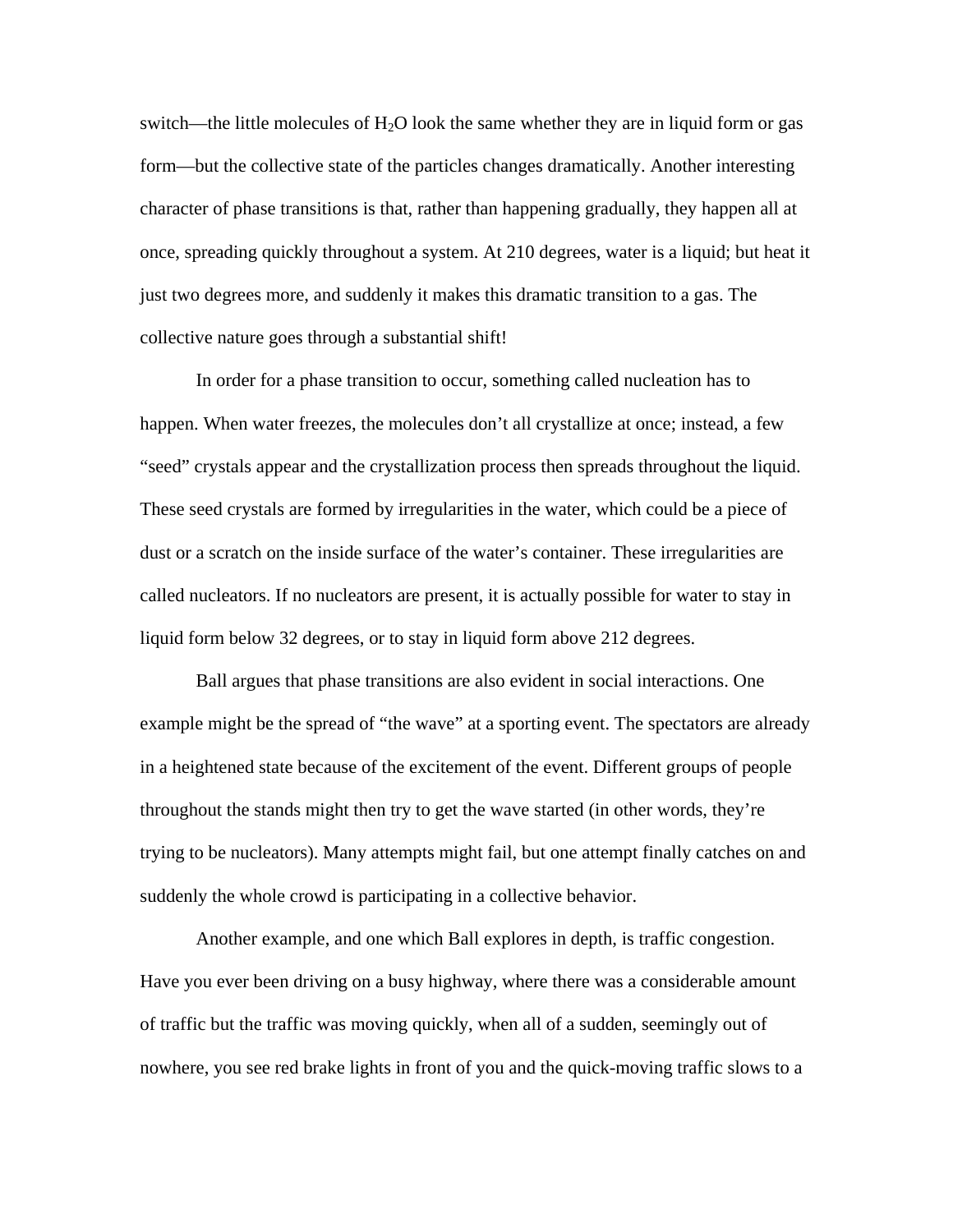frustrating crawl? What caused the traffic to change? One minute you and all the other drivers were zipping along without a problem, and then all of a sudden the traffic switched to slow mode.

Ball would suggest that the traffic went through a phase transition. Even though there were lots of cars on the road, the traffic was moving quickly, just like water at 34 degrees still flows smoothly. But the whole system was near a critical state. All it would take in this situation is one car to change lanes too quickly, causing someone to hit their brakes, and suddenly the whole system would go through a transition. After that first car hit its brakes, the one behind it would follow, and so on. Just like that initial water crystal, the single braking driver works as a nucleator to start a chain reaction that pushes the whole system into a new collective state.

 When the faculty of Central wrote their mission statement, we believe they went through a phase transition. They changed from a group of teachers, all excited and nervous about working in a new school, to a cohesive faculty that had committed itself to a specific vision. Without question, the principal had already laid much of the groundwork for that transition. He had recruited teachers interested in working in a collaborative school, and he had talked about his vision of a professional learning community at every opportunity. In fact, if the temperature of the faculty could have been taken at that meeting, it was probably a healthy 210 degrees!

But during that meeting, something happened that changed the nature of the organization. And, in order for that phase transition to occur—in order to change from a traditional structure to a professional learning community, just like changing from a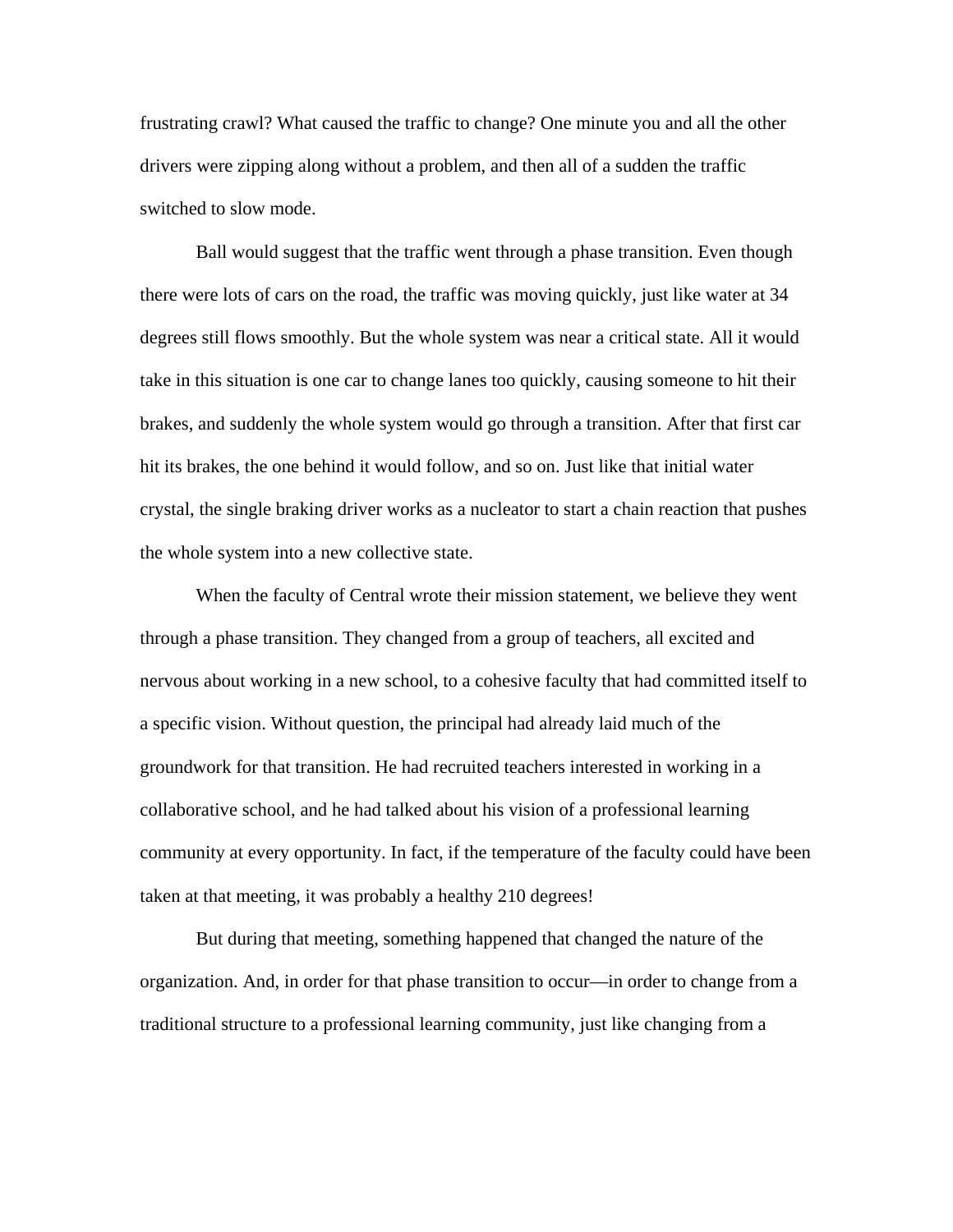liquid to a gas—the faculty needed something, or someone, to start the chain reaction. In physics terms, the faculty needed nucleators.

We believe that members of that core group served as the nucleators, or catalysts for the phase transition. In the story above, both Michael and Sarah make comments that help to push the faculty past their metaphorical boiling point. But while the model of a phase transition sheds light on how an organization can shift from one form to another, it doesn't do much to explain how those core team members—those nucleators—got to be so influential. To answer that question, we turn to two other concepts from Philip Ball: social networks and power laws.

# *Social networks and power laws*

A game you may have heard of, called 6 Degrees of Kevin Bacon, can help to illustrate the principles involved. If you've never played the game before, the object is to try to connect any random actor to Kevin Bacon by identifying other common actors with whom each person has worked.

For example, take Denzel Washington. Denzel was in the movie *Crimson Tide* with Gene Hackman. Gene Hackman was in the movie *The Royal Tennenbaums* with Gwynneth Paltrow, who in turn performed a brief cameo with Tom Cruise in the Austin Powers movie *Goldmember*. And, to conclude the connection, Tom Cruise starred with Kevin Bacon in *A Few Good Men*, meaning that Denzel Washington can be connected to Kevin Bacon in four steps (and real movie buffs might figure out how to make the connection in even fewer steps).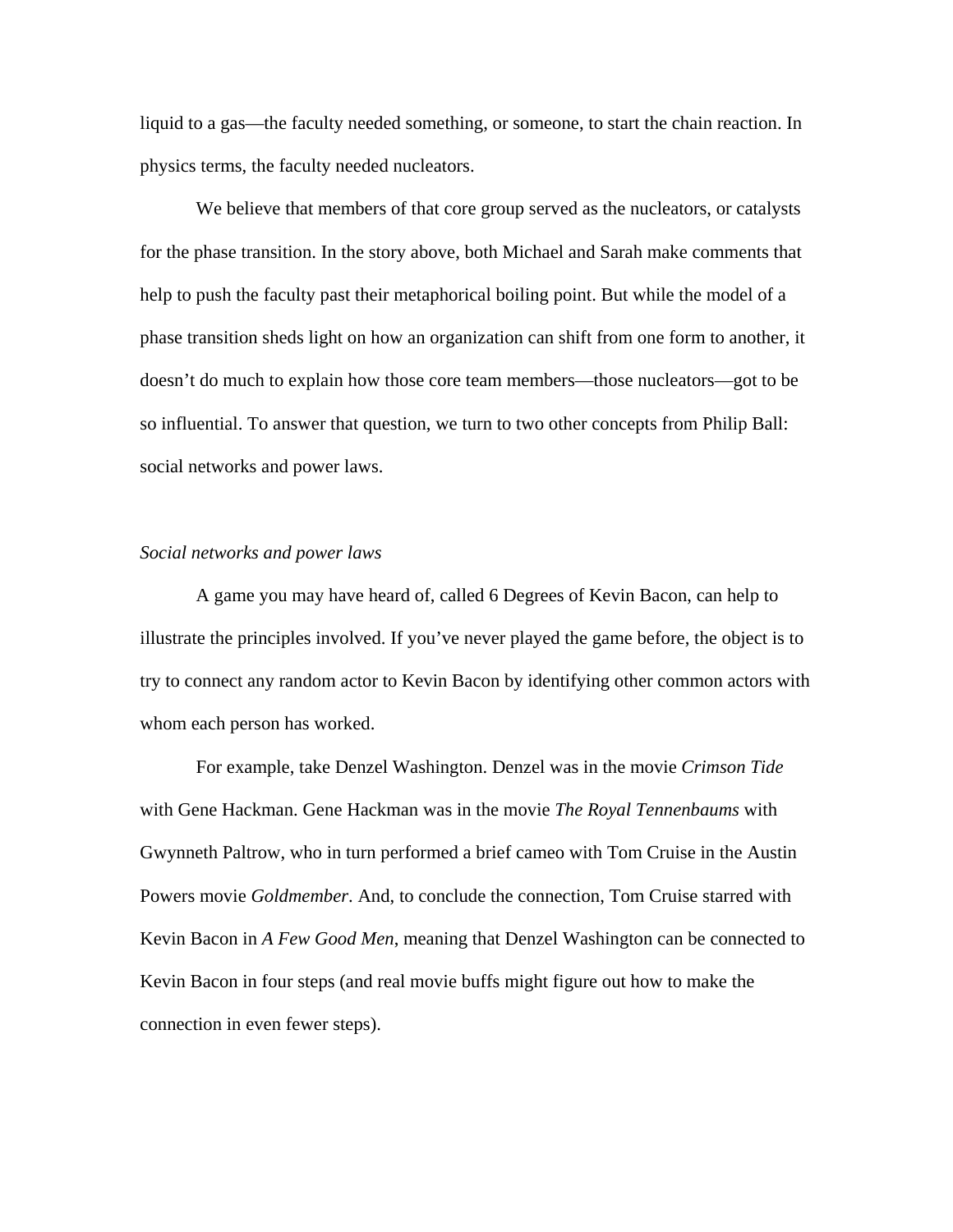The premise of the game is that Kevin Bacon can be connected with any other actor in no more than six steps, suggesting that Hollywood is a pretty tightly connected little world. One of the interesting ideas that Ball explores in his book is that the tight social connectivity evidenced by 6 Degrees of Kevin Bacon is actually mirrored in other social networks; in other words, social connectivity in a variety of settings seems to operate according to certain set principles.

As it turns out, Kevin Bacon is not the best actor to use for the game. In fact, according to Ball, Kevin Bacon isn't even in the top 1000 actors most connected to other actors. And what's interesting is that some actors are significantly more connected than others. Ball describes an experiment in which researchers actually graphed the connectivity of Hollywood actors, and what they found was quite interesting.

The connectivity of actors in Hollywood follows something called a power law. In basic terms, a power law describes a relationship between two variables when one variable is exponentially related to the other one. In our Hollywood actors example, the power law means that some actors aren't just marginally more connected than others, they are *exponentially* more connected. Ball found that this power law relationship of connectivity can extend to many social networks, meaning that in larger social groups there are some people who have exponentially more connections within the group than average. And we would argue, it may even explain the special influence of core team members in our professional learning community.

*The Importance of Social Connections in a PLC*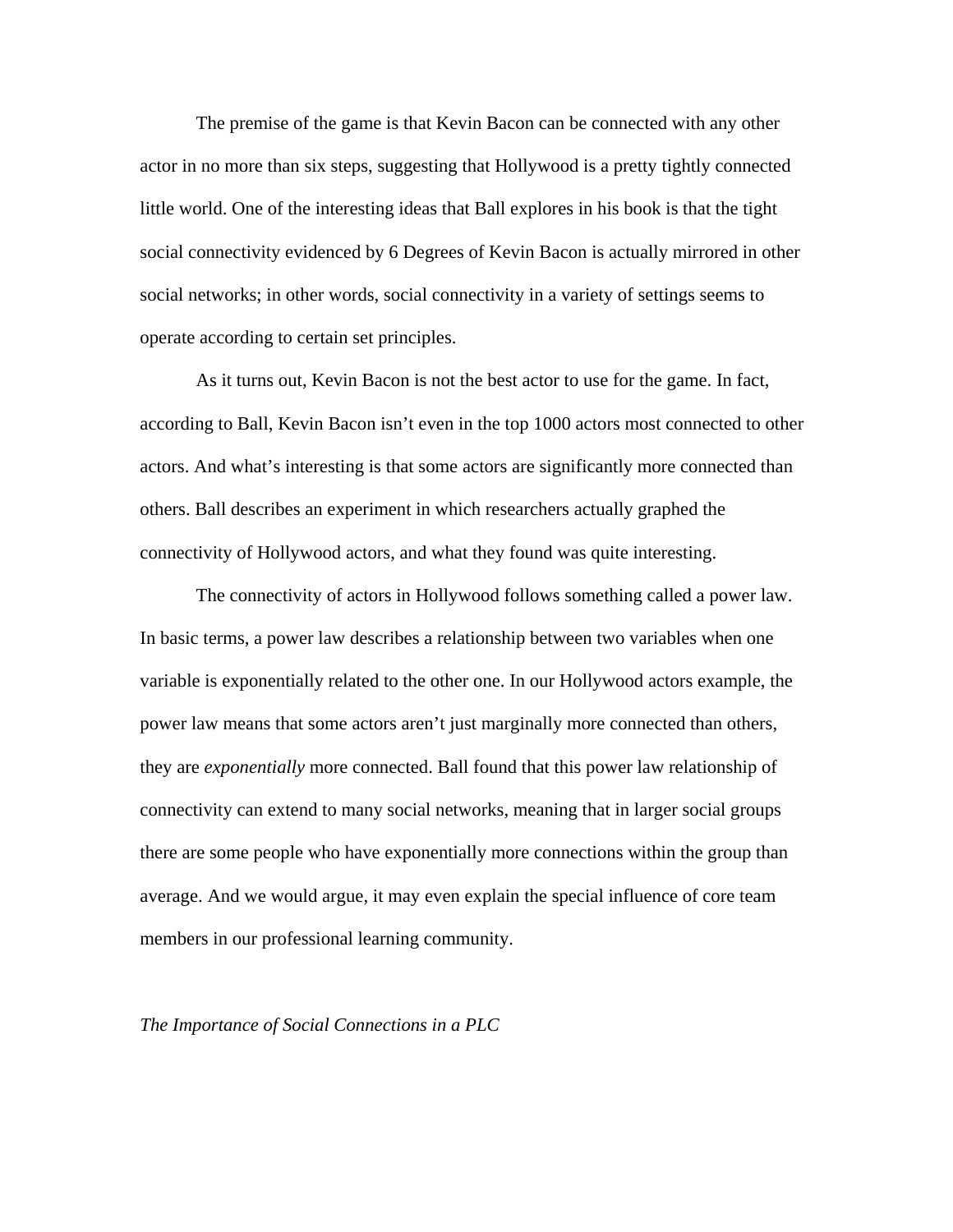We started with a simple question: why was it that some core team members were so influential? According to Ball, by their very nature some social networks have individuals who are exponentially more "connected" than others. At Central Middle, many of the core group members fell into that category. Take Michael, for instance. Michael was someone who sought out conversations with other teachers in the building, stopping by peoples' rooms and frequently posting to faculty discussion boards. In addition, Michael was someone with a well-known reputation in the district, having worked at various schools and maintained contact with teachers at those different schools.

Michael had also created relationships with other educators at a national level, participating in online teacher forums and working on regional research initiatives. In other words, Michael was a well-connected guy. So when Michael raised his hand and spoke at the faculty meeting, the other teachers perked up; because of his connections and his recognized expertise, Michael's opinion was ultimately exponentially more influential than the opinions of most other teachers in the room. That is not to say that other teachers' opinions weren't important or valued, but Michael's opinion was *especially* valued.

In creating his core team, therefore, Steve went out and recruited nucleators, people who were influential and in a position to help "shift" the faculty in certain directions. Some of these nucleators were influential because of their expertise and connections outside of the school, while others were influential because of the network of connections that they formed within the school. But all of these core group members had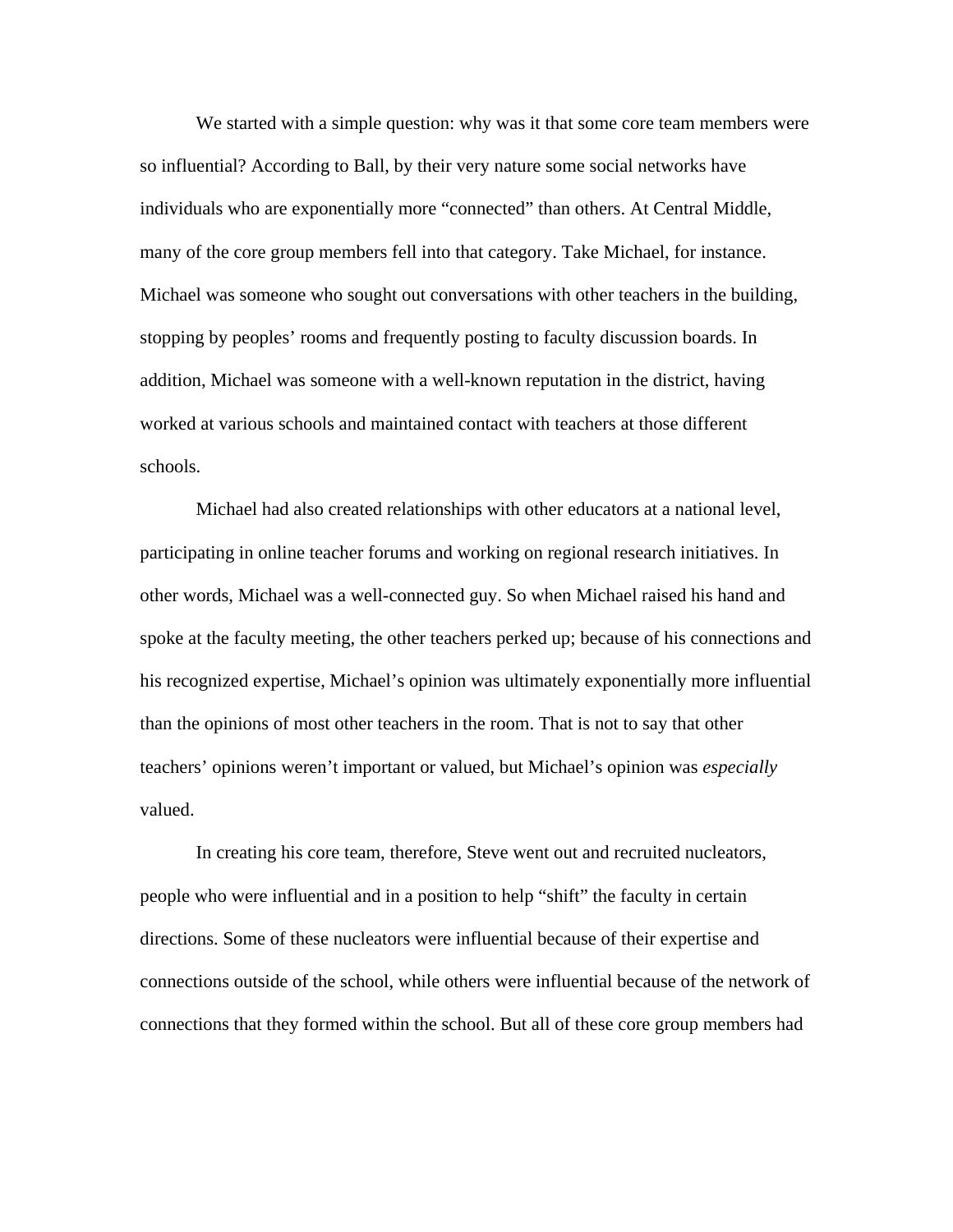high connectivity, and—this was critical—all of these nucleators held the same central beliefs.

When the faculty needed to write a mission statement, all of these influential team members were already thinking in the same direction and felt empowered and trusted to push the school in that direction. In Michael's previous school, for whatever reason, those nucleators didn't act. Maybe the faculty wasn't close enough to the boiling point, maybe the nucleators all thought that they were alone in their convictions. But at Central, that core group tipped the balance and made the initial commitment to becoming a true professional learning community.

# **Recommendations**

We hope we have convinced you that, if you are interested in creating a learning community in your school, at your grade level, or even with a small team of other teachers, the formation of that core group is critical. Here are the three most important recommendations that we would make for anyone at this stage in the process:

Establish clear non-negotiables: Figure out early on exactly what are your central principles. For a true professional learning community, these are likely to include a commitment to ensuring student learning, a belief in the power of true collaboration, a model of distributed leadership and decision-making, and an ongoing process of reflection and inquiry. Create formal and informal opportunities for participants to discuss these principles, to debate them and translate them into practical ideas and statements.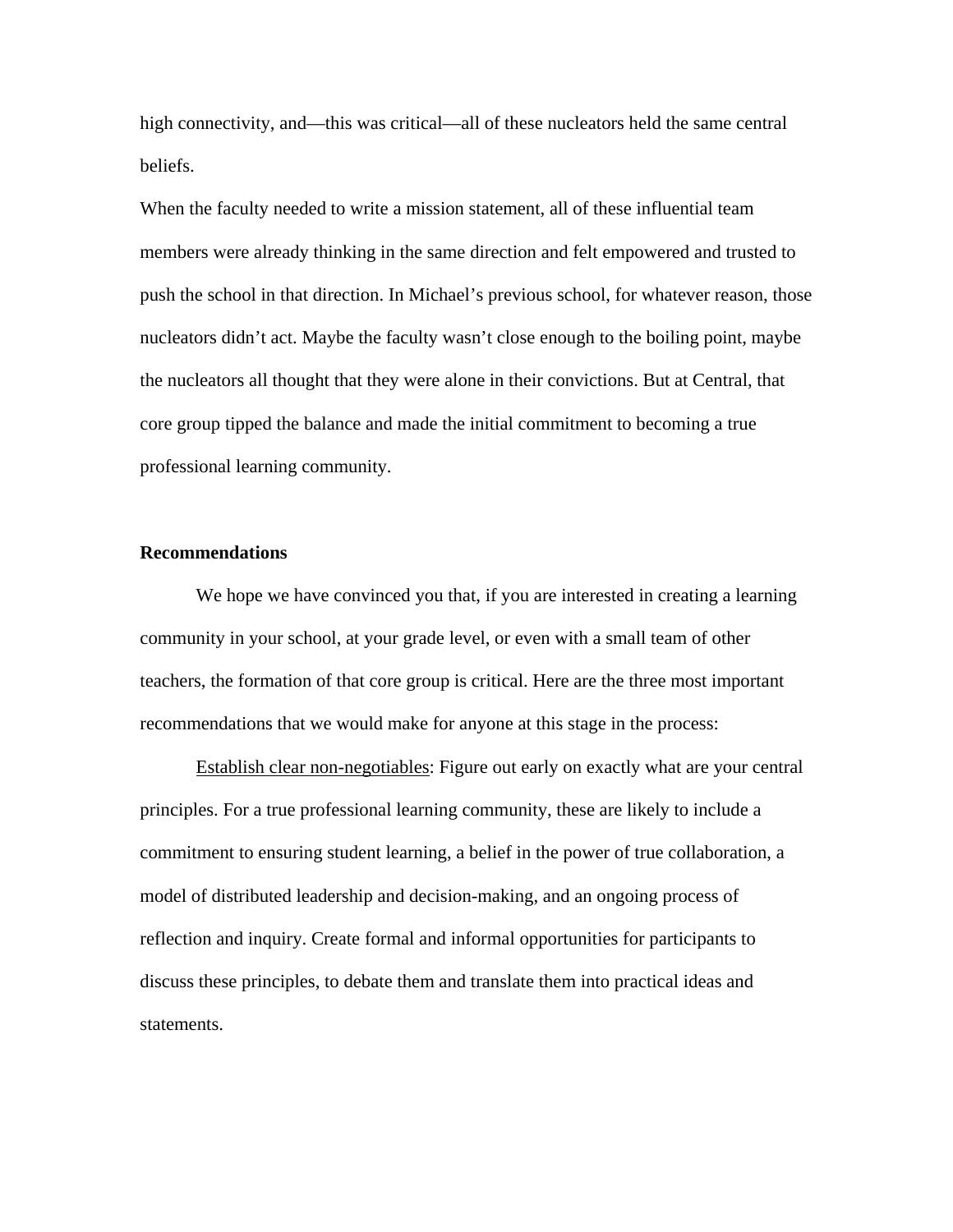As the leader of a group going through this process, make sure that you have created opportunities for doubting members to share their doubts. As a participant in this process, make sure that you feel comfortable with the central principles being discussed. Before a core team can move forward, these principles must be stated and agreed to explicitly—the foundation of trust underlying later organizational success begins with the knowledge that everyone on the team has those same deep beliefs.

Establish the core team and spend time together: The most important prerequisite for core team members is a belief in the central principles. After that, we would advise finding individuals with different personalities and strengths who all share a high level of connectivity and influence, both inside and outside the organization. Once the core team is established, spend some time together, and encourage conversations throughout the group.

It is important to develop professional and intellectual connections, but it is equally important to establish congenial relationships: once friendships have been formed, it is significantly easier to negotiate controversial topics or decisions. People need time to get to know each other, to feel comfortable working together, and to develop trust. It is important for the leader of the process to find that time.

After a certain point, it has to be a collective process: If you are the leader pushing a new vision, you have to accept an important fact—at a certain point, it's no longer your vision, but rather a collective vision.

As long as everyone on the team commits to a central set of principles, the details will work themselves out. The details can sometimes end up feeling like the most important thing in the world, and heated disagreements may result over simple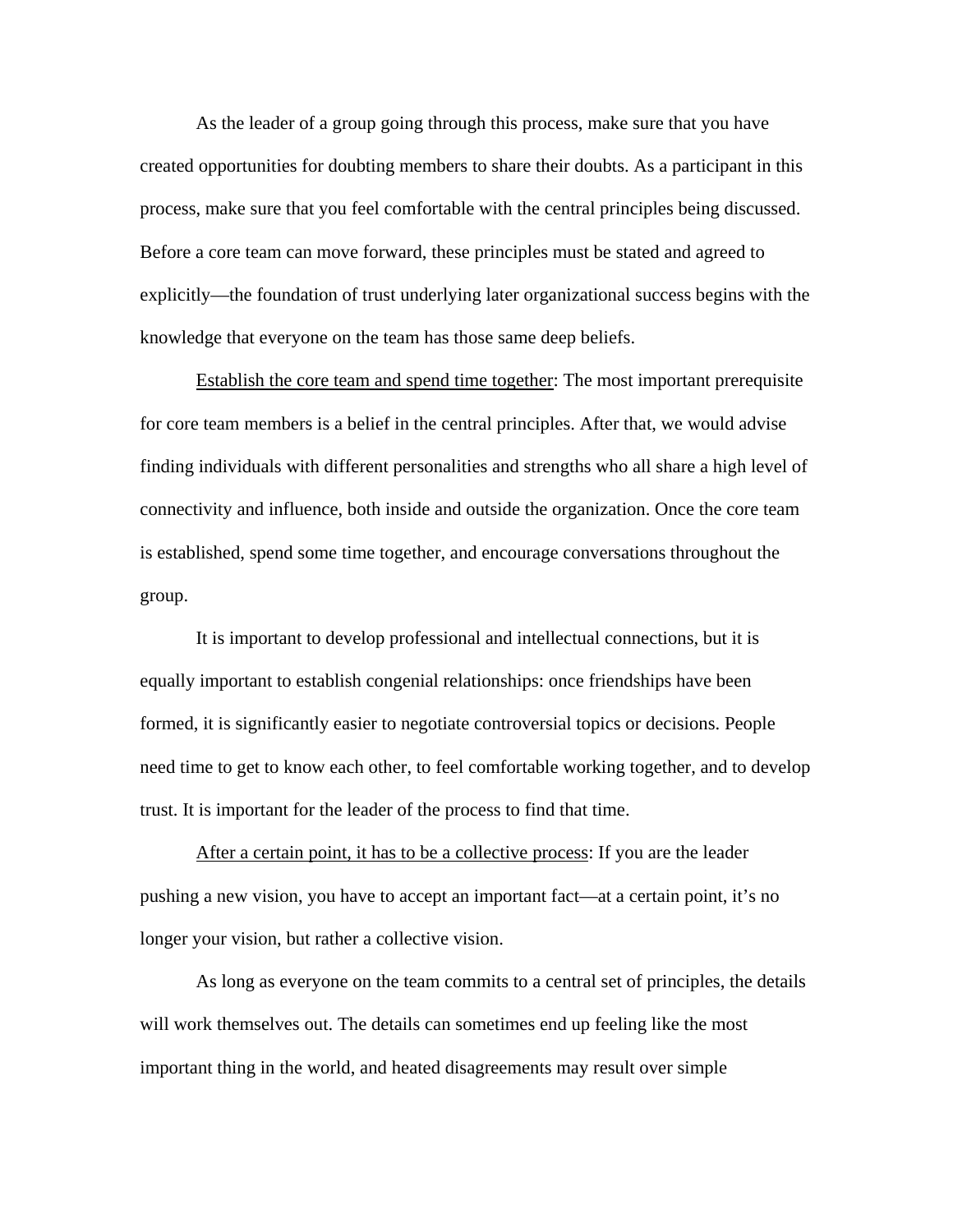challenges. An early struggle for our team erupted because the  $6<sup>th</sup>$  grade schedule conflicted with the special education support period. But if the principles underlying the decision-making process are pervasive throughout the school—if the best interests of students are the goal despite the conflict over details—then the organization can be successful and move forward.

For the leader, this means being willing to let go of the details at a certain point and reinforce the principles. And if you are a participant in the process, it means being willing to compromise at times, and recognizing that mistakes and frustrations are a natural part of the organizational learning process.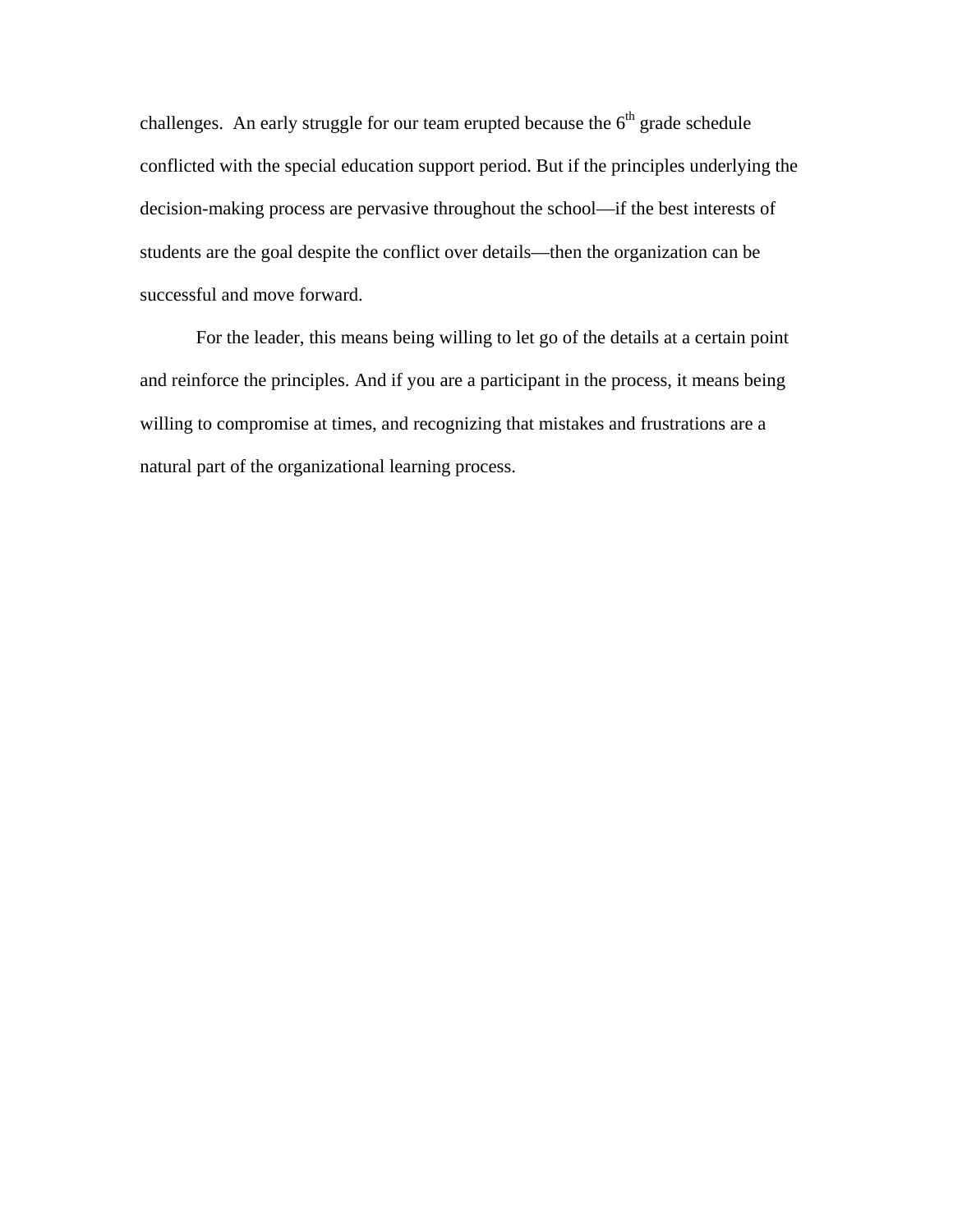# WHO ARE THE PERSONALITIES IN YOUR ORGANIZATION?

Establishing a core team is an essential task for principals interested in creating a learning community. Members of a core team will greatly influence the direction and success of your efforts. Use this handout to brainstorm the strengths and weaknesses of existing faculty members or new candidates. Remember that the best core teams contain teacher leaders who:

- *1. Put a high value on relationships and other people's feelings*
- *2. Put a high value on organization and clear rules and systems*
- *3. Put a high value on logically thinking problems through to conclusion*
- *4. Put a high value on "thinking outside the box*